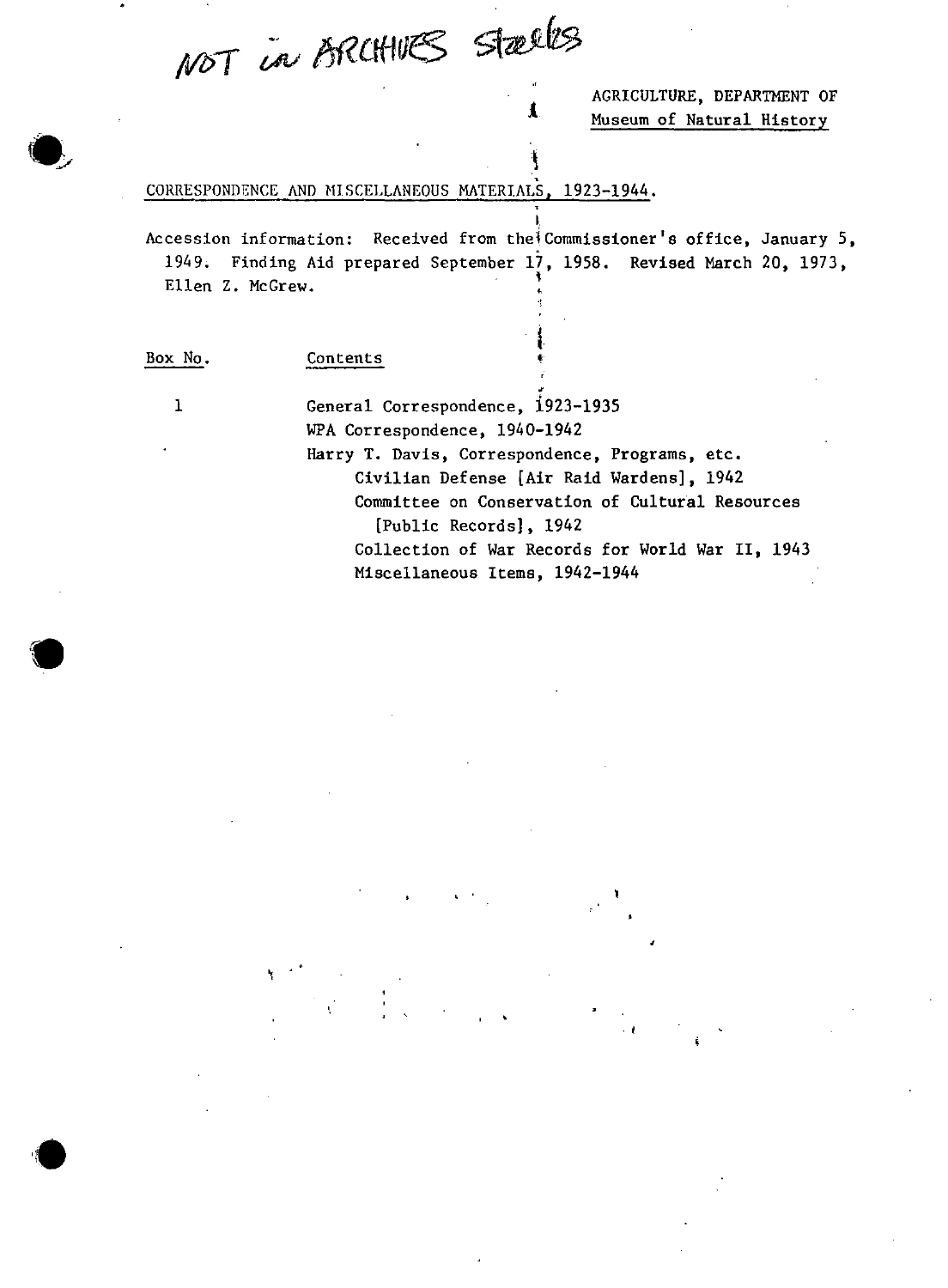## AGRICULTURE, DEPARTMENT OF Commissioner's Office

### 1887-1948; MISCELLANEOUS, 1897-1908

Accession' information: Minutes of the State Board of Agriculture, 1887- 1939, and Minutes of the Executive Committee,  $1889$ ,  $1901$ ,  $1906$ ,  $1908$ [1 volume] were received from the Commissioner's office in July, 1958. Minutes of the Board of Agriculture for 1940-1948 and Fertilizer Inspection Logs containing rough minutes of the Board, 1912-1914, were accessioned May 12, 1965.'

Schedule reference:

 $\bullet$  : •

 $\bullet$ 

6.A

Arrangement: See checklist below. Finding Aid prepared: September 17, 1958. Revised: March 14, 1973, Ellen Z. McGrew.

The Department of Agriculture was established in 1877 with a 7 member board (governor, state geologist, master of the grange, president of the agricultural society, president of the university, 'and two farmers). Beginning in 1883 the Board was elected by the General Assembly, one member from each of the 9 ,congressional districts. Of the early programs--statistics, sheep industry, restocking of streams, immigration, etc.--one of the most successful was the regulation of commercial fertilizers. Until 1899 the Board chose the commissioner; since that time the office has been elective. The commissioner has been a member of the Council of State since 1944.

| Vol. No. | Contents                                                           |
|----------|--------------------------------------------------------------------|
| 1        | Minutes of the Board, Jan., 1887-June, 1899                        |
| 2        | , Oct., 1899-Dec., 1906                                            |
| 3        | June, 1907-Nov., 1911                                              |
| 4        | Dec., 1911-Dec., 1919                                              |
| 5        | , June, 1920-Oct., 1939                                            |
| 6        | , Jan., 1940-Mar., 1948<br>[See Microfilm for Minutes After 1948.] |

Attachment to Minutes 1940-1948.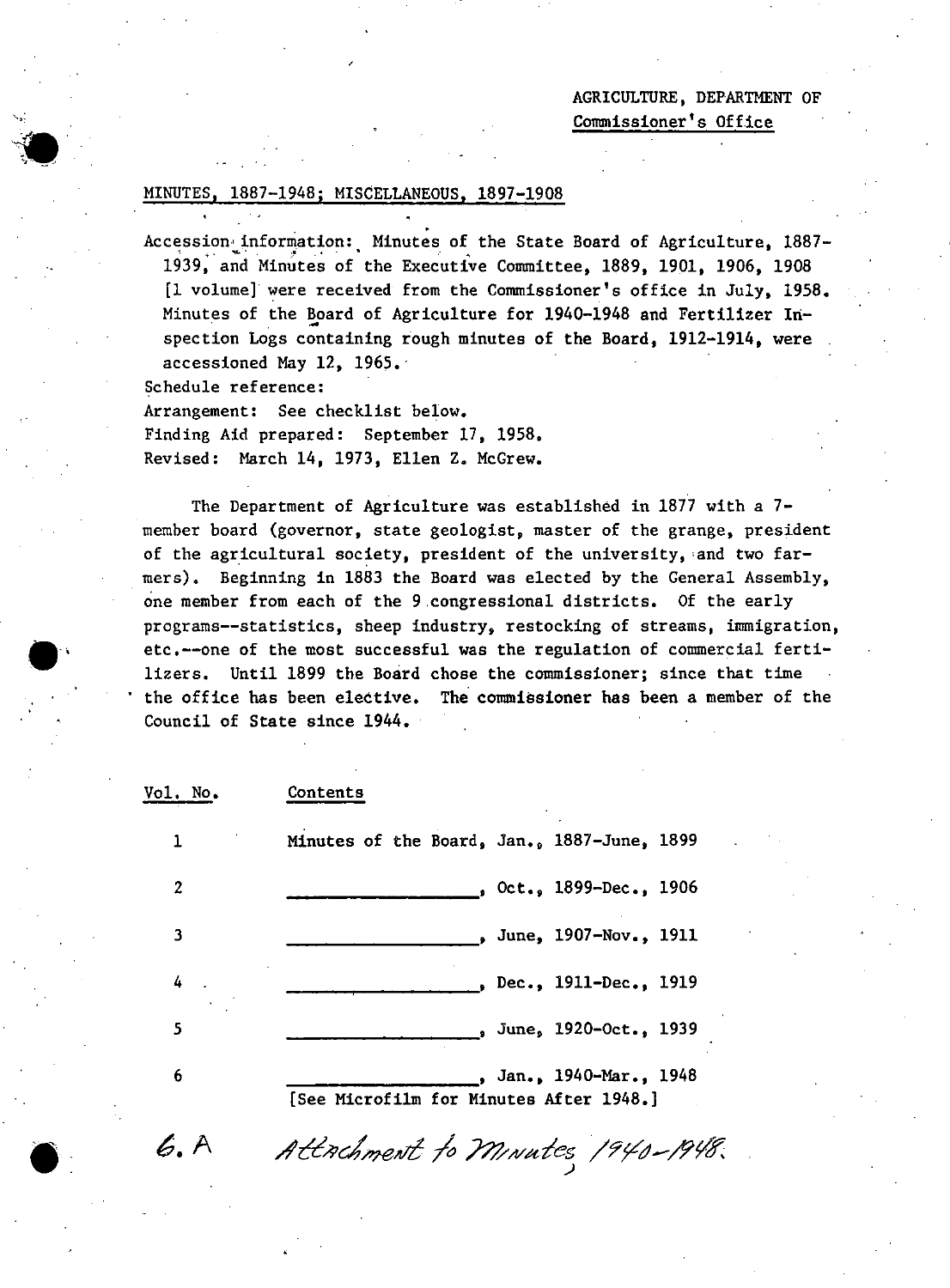## AGRICULTURE, DEPARTMENT OF Commissioner's 'Office

## MINUTES, 1887-1948; MISCELLANEOUS, 1897-1908 (Cont'd)

,

Vol. No.

7

 $8A$ 

8 B

8 C

 $\bullet$ 

ol in for

',,' ..

 $t$ ,  $\frac{1}{2}$ 

•

, '

,

.'

#### Contents

Miscellaneous:

Minutes of the Executive Committee, 1899 (3), 1901 (2), 1906 (I), 1908 (1)

Fertilizer Inspection Log, 1897-1898' Minutes of the Board (rough), Dec. 3-4, 1913

Fertilizer Inspection Log, 1898-1899 Minutes of the Board (rough), Dec. 4-6, 1912

Fertilizer Inspection Log, 1900-1901 Minutes of the Board (rough), Dec. 2-3, 1914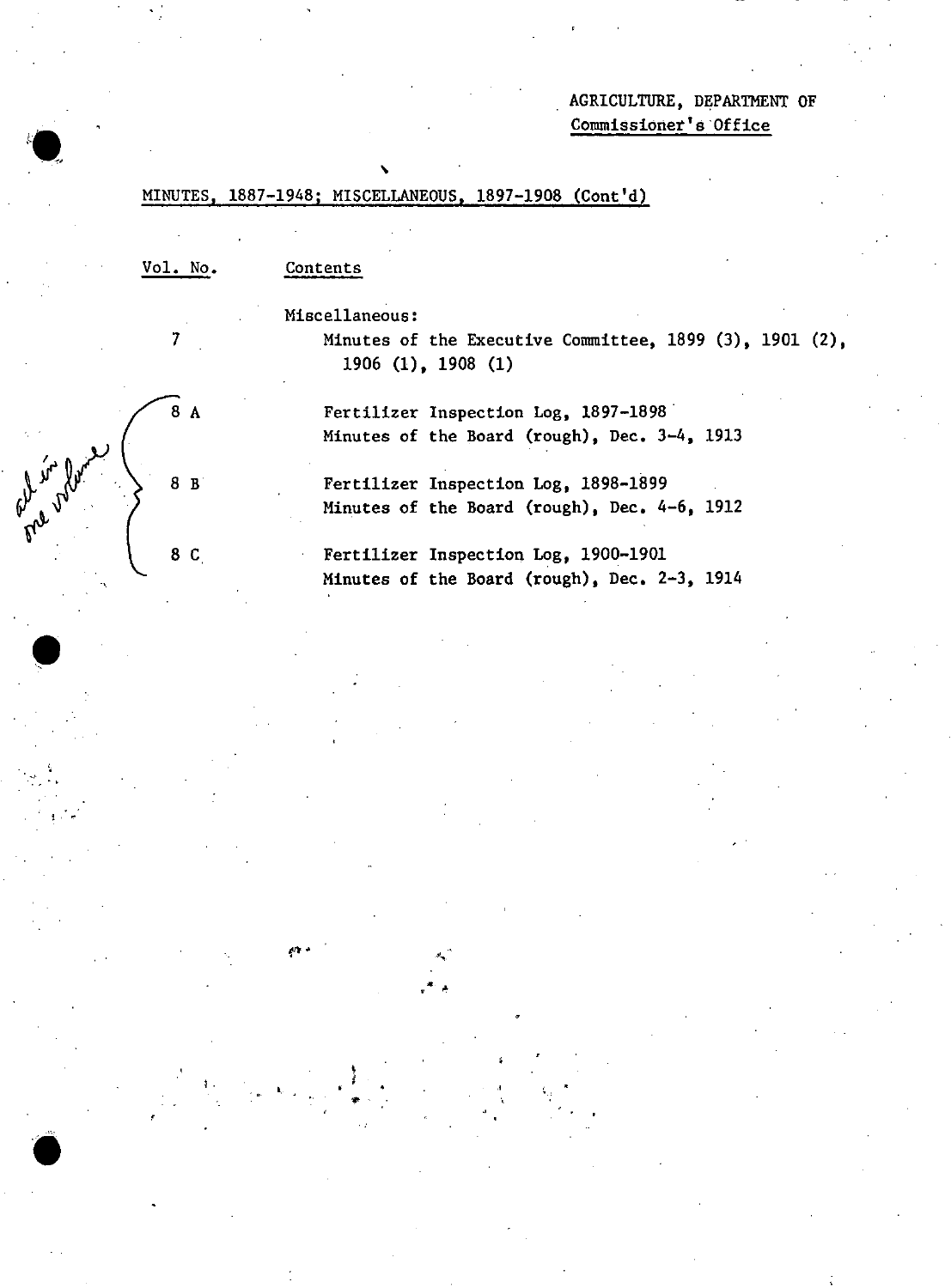AGRICULTURE, DEPARTMENT OF Commissioner's Office

#### SCRAPBOOKS, 1935-1947

Accessioned: Transferred from the office of the Commissioner, January 5, 1949.

эν,

Schedule reference: '

•

,

Finding Aid prepared: September 17, 1958. Revised: March 21, 1973, Ellen Z. McGrew.

These scrapbooks (1935~1947) which chronicle the activities and preserve, souvenirs of most of Commissioner W. Kerr Scott's term in office  $(1937-1948)$  were compiled by his secretary, Myrtha [sic] Fleming, and dedicated to Scott and his family. Although other materials of a personal nature were transferred to the private papers of W. Kerr Scott [P.C. 11751, these scrapbooks were retained with the records of the Department of Agriculture.

| Vol. No.     | Contents               |  |
|--------------|------------------------|--|
| 1            | Scrapbook, 1935-1936   |  |
| $\mathbf{2}$ | Scrapbook, 1937        |  |
| 3            | Scrapbook, 1938        |  |
| 4            | Scrapbook, 1939        |  |
| 5            | Scrapbook, 1940        |  |
| 6            | Scrapbook, $1941-1944$ |  |
|              | Scrapbook, 1945-1947   |  |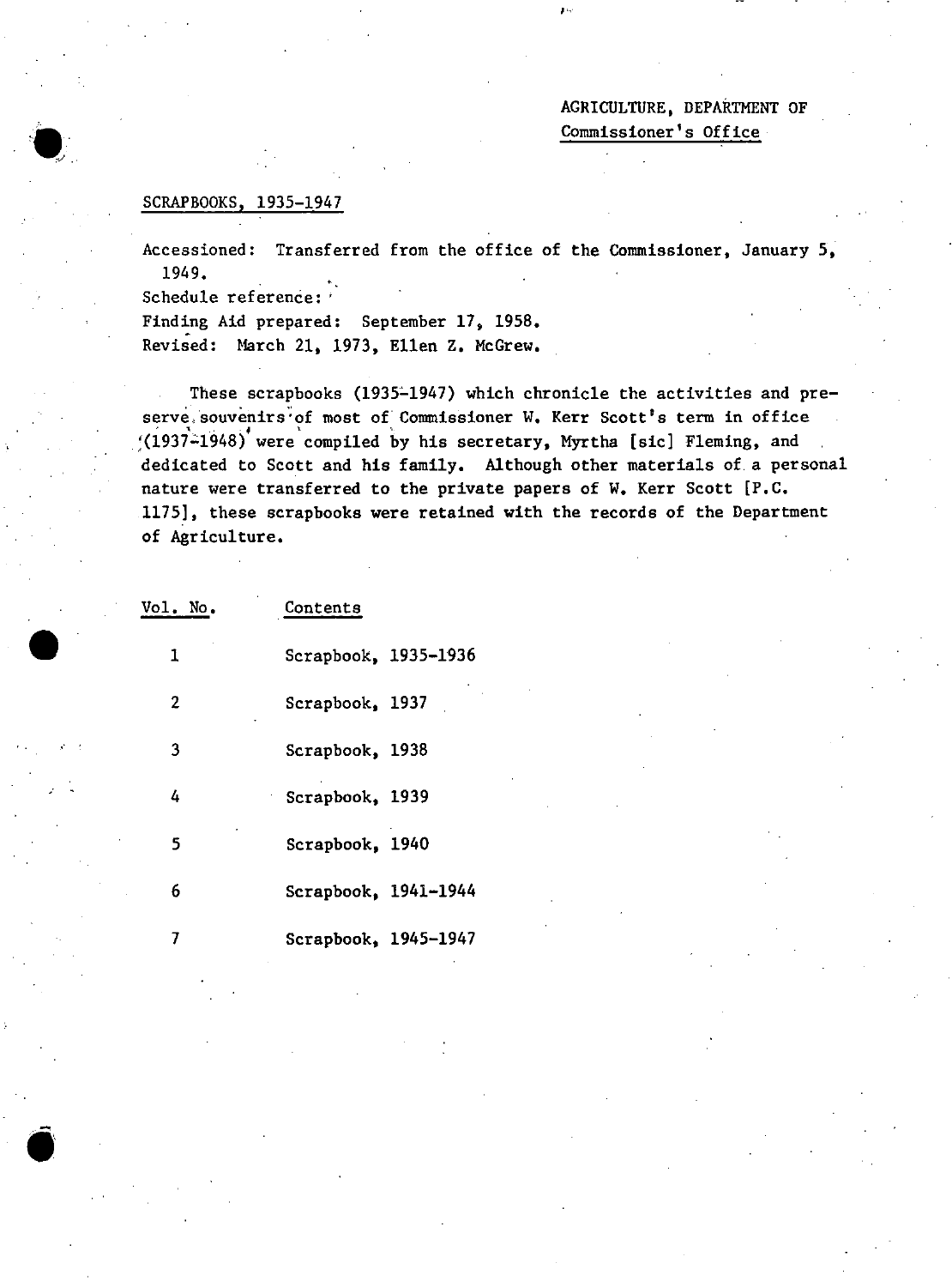AGRICULTURE, DEPARTMENT OF Commissioner's Office

GENERAL CORRESPONDENCE; CORRESPONDENCE AND GENERAL INFORMATION, 1936-1947, 1948.

Accession information: These records covering the term of Commissioner W. Kerr Scott (1937-1948) were received from the Commissioner's office on January 5, 1949. They were reorganized and reboxed in July, 1958. Some materials of a personal nature were transferred to the W. Kerr Scott [personal] Papers. For more information on the records of this department, see the Inventory-Schedule in the Inventory Book. Schedule reference: Arrangement: See checklist below.

.

Finding Aid prepared: September 17, 1958.

Box No. Contents

, .

•

•

 $\bullet$ 

| ${\bf l}$       | General Correspondence, 1936-1947<br>$B-C$ |  |
|-----------------|--------------------------------------------|--|
| $\overline{2}$  | $Cr$ -Fa                                   |  |
| 3               | Fe-Graham                                  |  |
| 4               | Granger-Ho                                 |  |
| 5               | $Hu-K$                                     |  |
| 6               | L-Mann                                     |  |
| $\overline{7}$  | Manning-N                                  |  |
| $^{\circ}8$     | $O-P$                                      |  |
| 9               | Q-Scott                                    |  |
| 10 <sup>1</sup> | Se-Sw                                      |  |
| 11              | $T-V$                                      |  |
| $12\,$          | $W - Z$                                    |  |
|                 |                                            |  |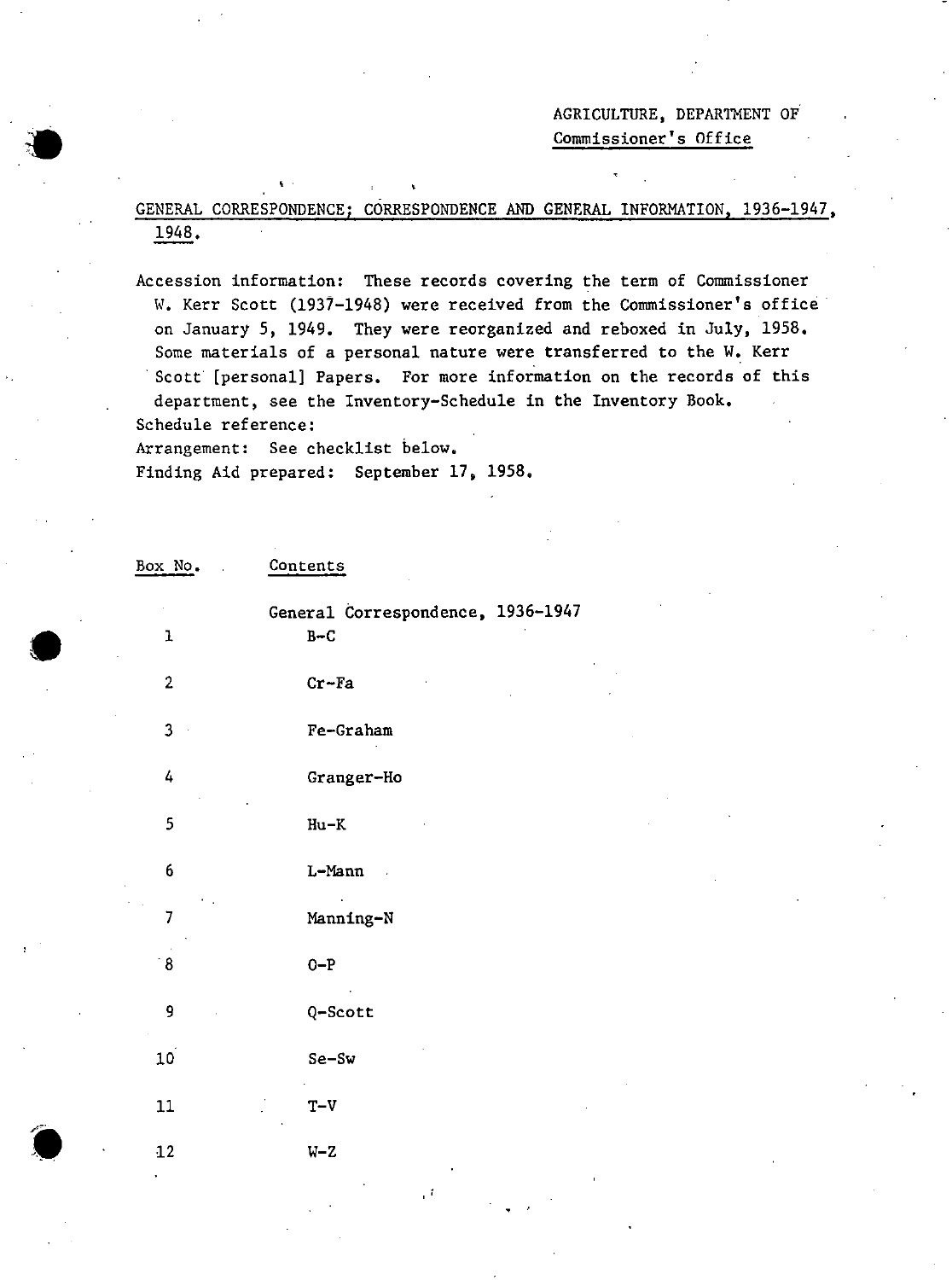# AGRICULTURE, DEPARTMENT OF

Commissioner's Office

## GENERAL CORRESPONDENCE; CORRESPONDENCE AND GENERAL INFORMATION, 1936-1947,  $1948$  (Cont'd).

| Box No. | Contents                                          |
|---------|---------------------------------------------------|
| 13      | Miscellaneous Correspondence, 1937, 1945-1948     |
|         | Correspondence and General Information, 1936-1947 |
|         | Administrative Matters                            |
| 14      | AAA, Relations with                               |
|         | Board of Agriculture members                      |
| 15      | Board of Agriculture members                      |
| 16      | Budget                                            |
|         | Buildings and Grounds                             |
|         | Chemistry Division                                |
| 17      | Credit Union                                      |
|         | Defense Bond Drive                                |
|         | State Department and Agencies                     |
| 18      | State Departments and Agencies                    |
|         | Dynometer                                         |
|         | Governors                                         |
| 19      | Governors                                         |
|         | Jobs                                              |
|         | Markets Division                                  |
| 20      | State Museum                                      |
|         | Newspapers--Correspondence                        |
| 21      | Newspapers--Correspondence                        |
|         | Personnel of Department of Agriculture            |
| 22      | Personnel of Department of Agriculture            |
|         | Publications Division                             |
|         | Progress Report, 1937-1947                        |
|         | Biennial Report, 1936-1938                        |
|         | Reports on Department Programs                    |

•

. , •

j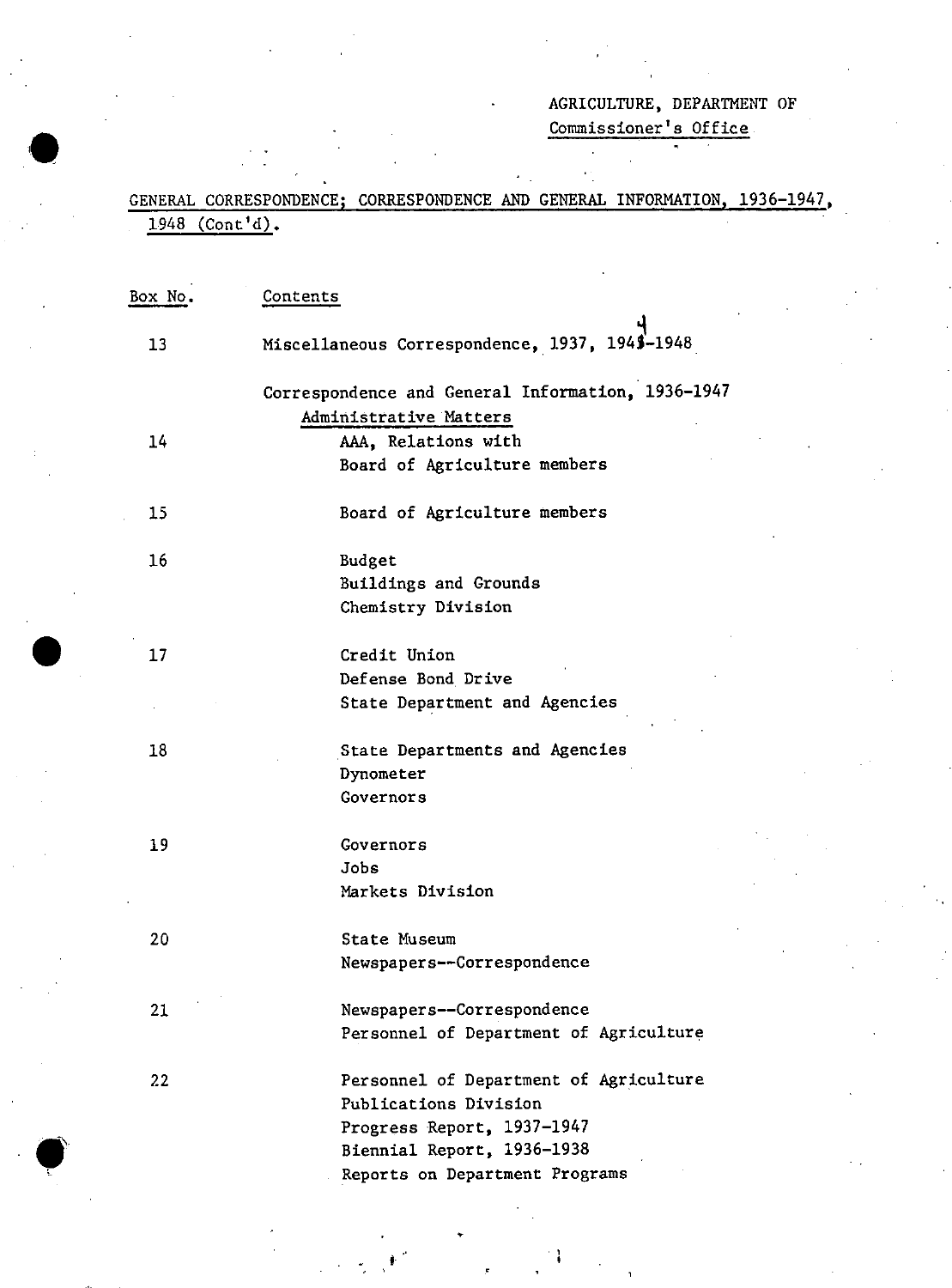## AGRICULTURE, DEPARTMENT OF Commissioner's Office

GENERAL CORRESPONDENCE; CORRESPONDENCE AND GENERAL INFORMATION, 1936-1947, 1948 (Cont'd).

| Box No.   | Contents |                                                                                               |
|-----------|----------|-----------------------------------------------------------------------------------------------|
|           |          | Correspondence and General Information, 1936-1947 (cont'd)<br>Administrative Matters (cont'd) |
| 22        |          | Reports of Division Heads                                                                     |
| (cont' d) |          | 青草<br>Requests from Service Men                                                               |
|           |          | Scott's Speeches and News Releases                                                            |
|           |          |                                                                                               |
| 23        |          | Sesquicentennial Celebration--Raleigh, 1942                                                   |
|           |          | State College, Department of Agriculture Relations with                                       |
|           |          | State Fair                                                                                    |
|           |          |                                                                                               |
| 24        |          | State Fair                                                                                    |
|           |          | Statistics Division                                                                           |
|           |          |                                                                                               |
| 25        |          | Statistics Division                                                                           |
|           |          | Weights and Measures                                                                          |
|           |          |                                                                                               |
|           |          | Legislative Matters                                                                           |
| 26        |          | Fisher Anti-Cooperative Bill                                                                  |
|           |          | Congressmen                                                                                   |
| 27        |          | Congressmen                                                                                   |
|           |          |                                                                                               |
| 28        |          | Legislature, 1937-1947                                                                        |
|           |          |                                                                                               |
| 29        |          | Marketing Bill, 1945-1946, S2212                                                              |
|           |          | Agriculture Committee, Congress                                                               |
|           |          | Marketing Bill, 1945-1946 (Four Divisions or Sections)                                        |
| 30        |          | Marketing Bill, 1945-1946 (2 folders)                                                         |
|           |          | Marketing Bill, General Correspondence                                                        |
|           |          | Marketing Bill Comments                                                                       |
|           |          | Marketing Committee                                                                           |
|           |          | Marketing Conferences                                                                         |
|           |          | List of Commissioners of Agriculture                                                          |
|           |          | Commissioners of Agriculture, Correspondence                                                  |

•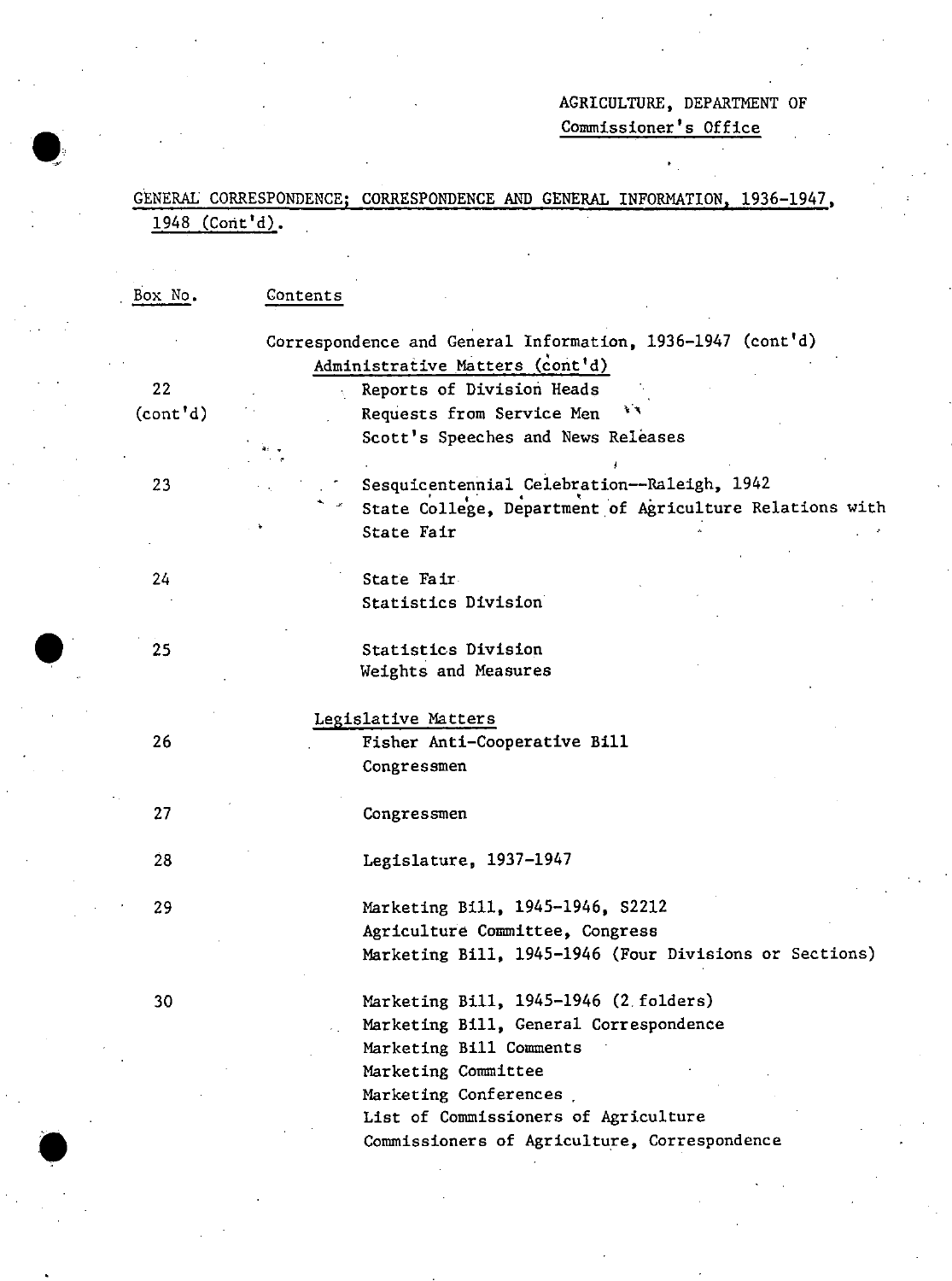## AGRICULTURE, DEPARTMENT OF Commissioner's Office

|         | 1948 (Cont'd).                                                                                               |
|---------|--------------------------------------------------------------------------------------------------------------|
|         |                                                                                                              |
|         |                                                                                                              |
| Box No. | Contents                                                                                                     |
|         | Correspondence and General Information, 1936-1947 (cont'd)                                                   |
|         | Legislative Matters (cont'd)                                                                                 |
| $-31$   | U. S. Marketing Cooperation                                                                                  |
|         | Appropriation Hearing                                                                                        |
|         | Reasons for Bill Not Passing                                                                                 |
|         | Correspondence, A-C                                                                                          |
| 32      | Correspondence, D-H                                                                                          |
|         |                                                                                                              |
| 33      | Correspondence, J-M                                                                                          |
| 34      | Correspondence, N-Wilson                                                                                     |
| 35      | Correspondence, Wilson-Y                                                                                     |
|         | Research and Marketing Act, 1946-1947                                                                        |
|         | Seed Hearing, May 5, 1942 (clippings, letters, etc.)                                                         |
|         |                                                                                                              |
|         | Organizations and Officials                                                                                  |
|         |                                                                                                              |
| 36      | Association of Southern Agricultural Workers                                                                 |
|         | Committees (on which W. Kerr Scott served)                                                                   |
|         |                                                                                                              |
| 37      | Cooperatives                                                                                                 |
|         | Council of State Governments                                                                                 |
|         |                                                                                                              |
| 38      | County Agents                                                                                                |
|         | Farm Bureau                                                                                                  |
|         | Government Agencies                                                                                          |
| 39      | Government Agencies                                                                                          |
|         |                                                                                                              |
| 40      | National Association of Commissioners of Agriculture                                                         |
| 41      |                                                                                                              |
| 42      | National Association of Commissioners of Agriculture<br>National Association of Commissioners of Agriculture |
|         | National Association of Commissioners of Agriculture--<br>President's File, 1947                             |

•<br>•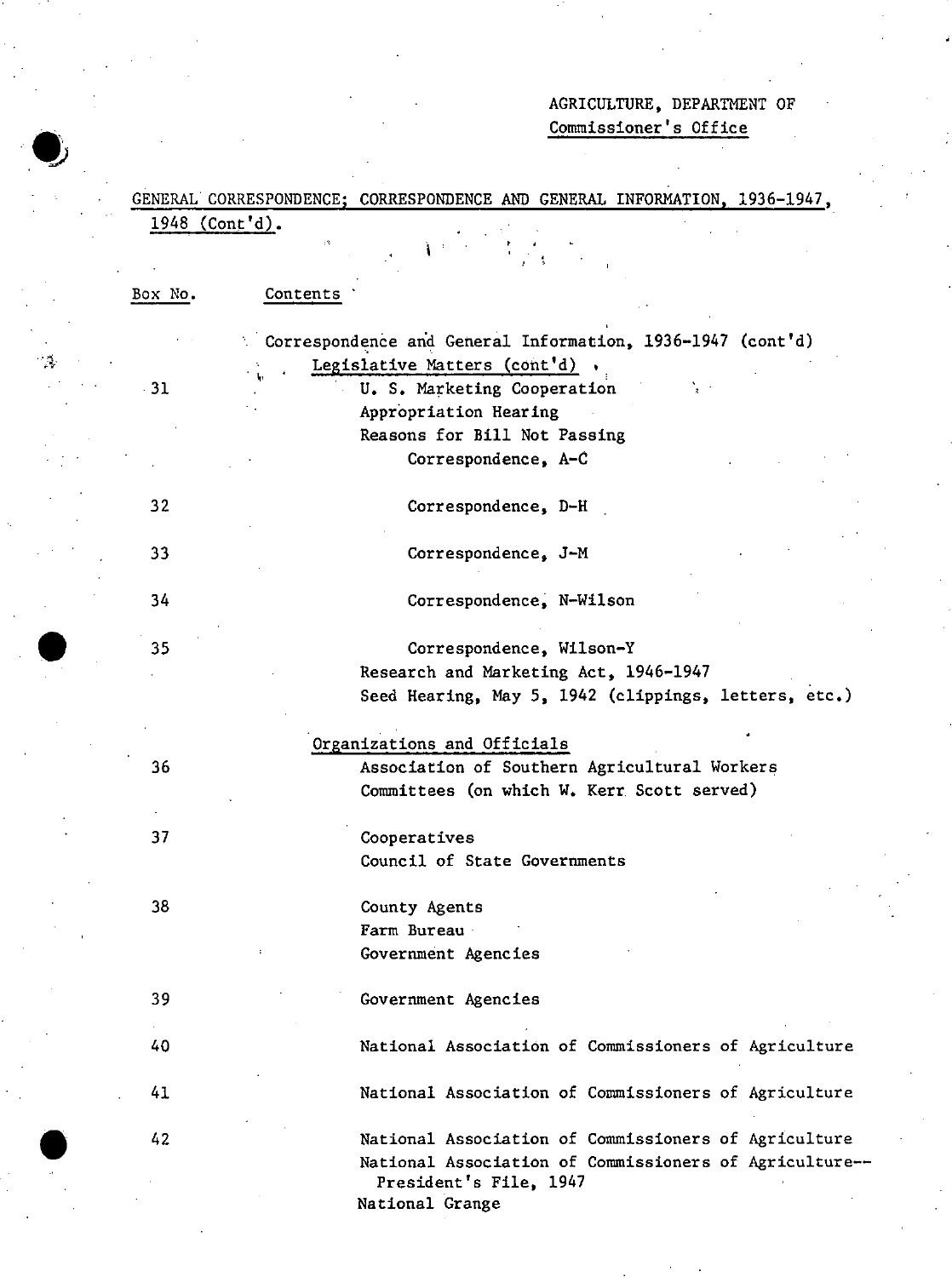# AGRICULTURE, DEPARTHENT OF

Commissioner's Office

## GENERAL CORRESPONDENCE; CORRESPONDENCE·AND GENERAL INFORMATION, 1936-1947,  $1948$  (Cont'd).

,

| Box No. | Contents                                                   |
|---------|------------------------------------------------------------|
|         | Correspondence and General Information, 1936-1947 (cont'd) |
|         | Organizations and Officials (cont'd)                       |
| 43      | National Grange                                            |
| 44.     | Officers of Price Administration (OPA)                     |
|         | Post-War Planning Agencies                                 |
|         | Rural Electrification Authority                            |
|         |                                                            |
| 45      | Selective Service and Letters from Men in Service          |
|         | Senate Sub-Committee Investigation: Crop Control           |
|         | Southern Association of Commissioners of Agriculture       |
| 46      | State College                                              |
|         | U.S.O.                                                     |
|         | War Agencies                                               |
|         | Subject File                                               |
| 47      | Cattle Clubs                                               |
|         | Cotton                                                     |
|         | Cotton Ginning                                             |
|         | Cotton Legislation, Resolutions, etc.                      |
|         | Cotton Organizations                                       |
|         |                                                            |
| 48      | Cotton Seed and Cotton Seed Oil, etc.                      |
|         | Cotton Uses                                                |
|         | Cotton, General and Miscellaneous                          |
|         | Crops                                                      |
| 49      | Dairying                                                   |
| 50      | Dairying                                                   |
|         | Editorials (Miscellaneous)                                 |
|         | ħ.<br>Electric Fences                                      |
|         | Farm                                                       |
|         | Fences                                                     |
|         | Fire Places (Out of Doors)                                 |
|         | Flax                                                       |
|         | Freezer Lockers                                            |

•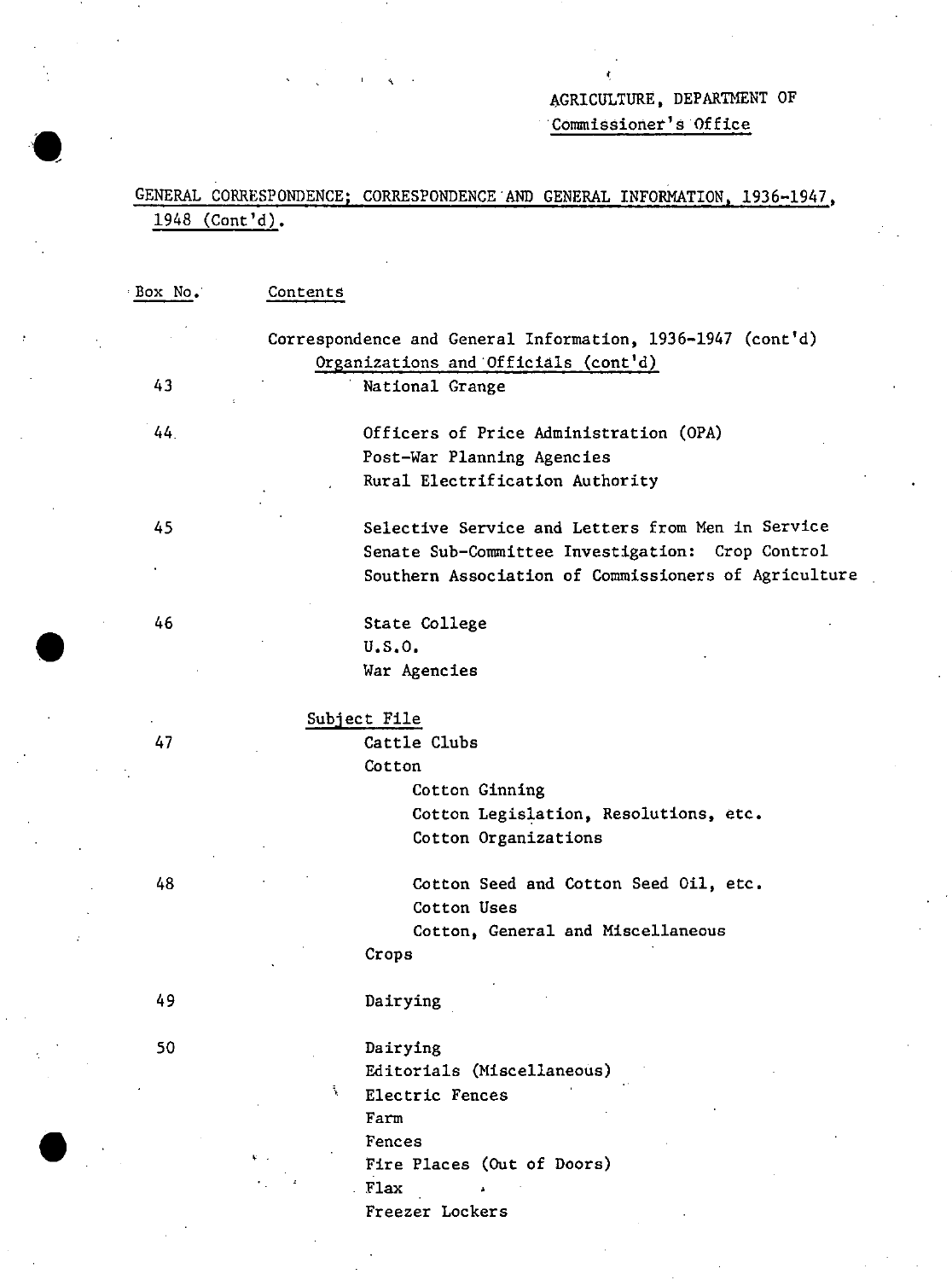## AGRICULTURE, DEPARTMENT OF Commissioner's Office

## GENERAL CORRESPONDENCE; CORRESPONDENCE AND GENERAL INFORMATION, 1936-1947, 1948 (Cont'd).

Box No. Contents

50 (cont'd) 51 52 53 , Correspondence and General Information, 1936-1947 (cont'd) Subject File (cont'd) Gasoline • Grapes Japanese Beetle, 1938-1939 Johnson Grass Marketing . Cold Storage Cotton, Marketing, Ginning, etc. Cooperative Markets Defense Program Hogs Livestock Markets Potatoes<sup>'</sup> Poultry and Eggs Marketing Products Marketing Regulations Special Markets--Other Towns. Markets--Surp1us Commodities 01eomargerine Parity Peanuts World's Poultry Congress, 1938 Sheep Silk Soil Testing Test Farms Edgecombe Test Farm Oxford Test Farm

Peanut Test Farms

Swannanoa Test Farm Swannanoa--Superintendent Transfer File

54

**.'**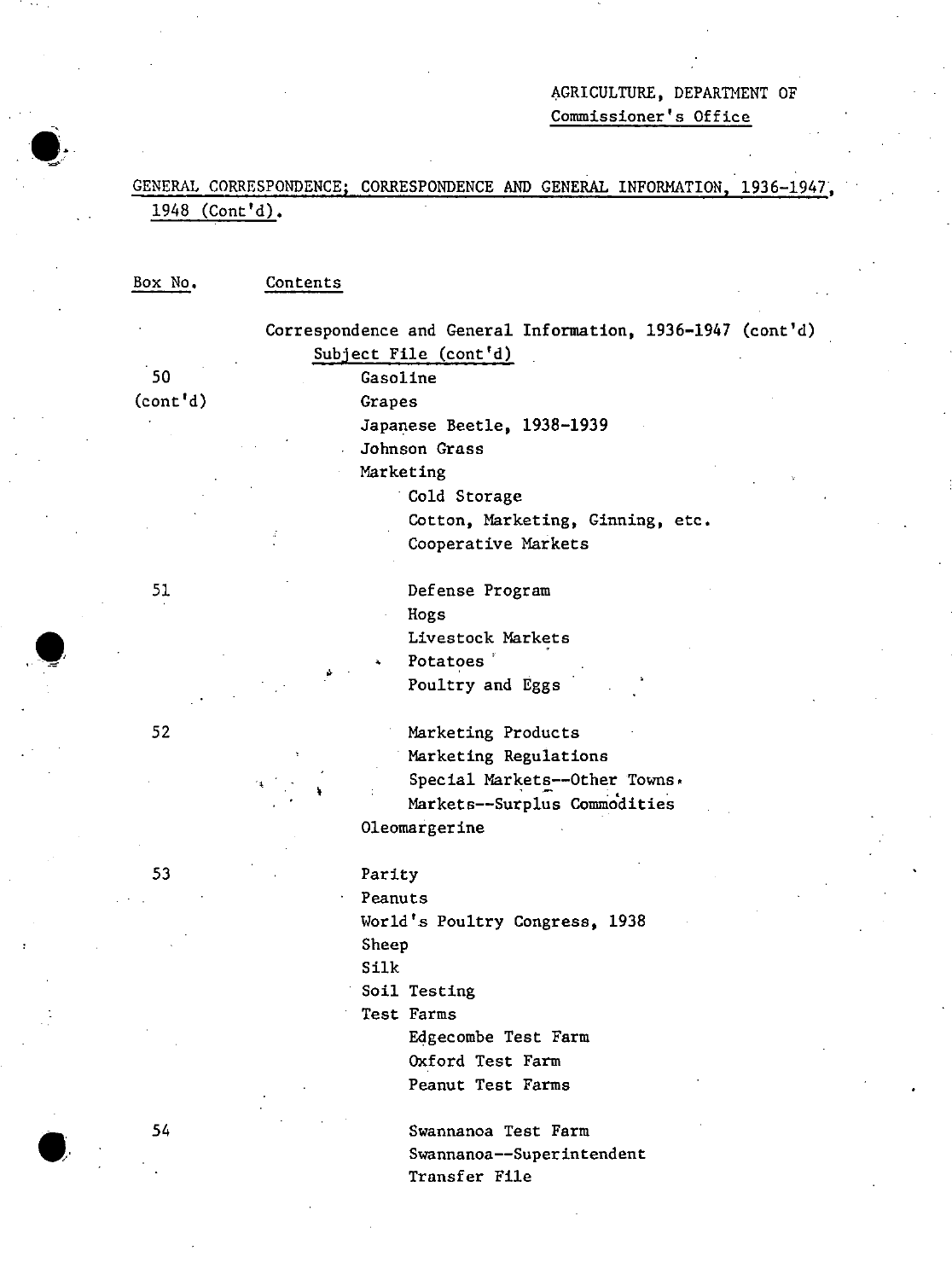## AGRICULTURE, DEPARTMENT OF Commissioner's 'Office

## GENERAL CORRESPONDENCE; CORRESPONDENCE AND GENERAL INFORMATION, 1936-1947, 1948 (Cont'd).

Box No. 55 56 57 58 59 60 61 Contents Correspondence and General Information, 1936-1947 (cont'd) Subject File (cont'd) Test Farms (cont'd) Transfer File IVenona Test Farm Willard Test Farm Tobacco Tobacco Trade Barriers Veterinary--General Veterinary--Diseases Bangs Disease, Hog Cholera, and others Dog Vaccination Livestock Poultry Warehouse--Cotton Ginning Card Index to Correspondence, c. 1940-1947 (3 drawers) James M. Robinson, A History of Agriculture in North Carolina, unpublished manuscript,  $c_d$  1948.

**'.**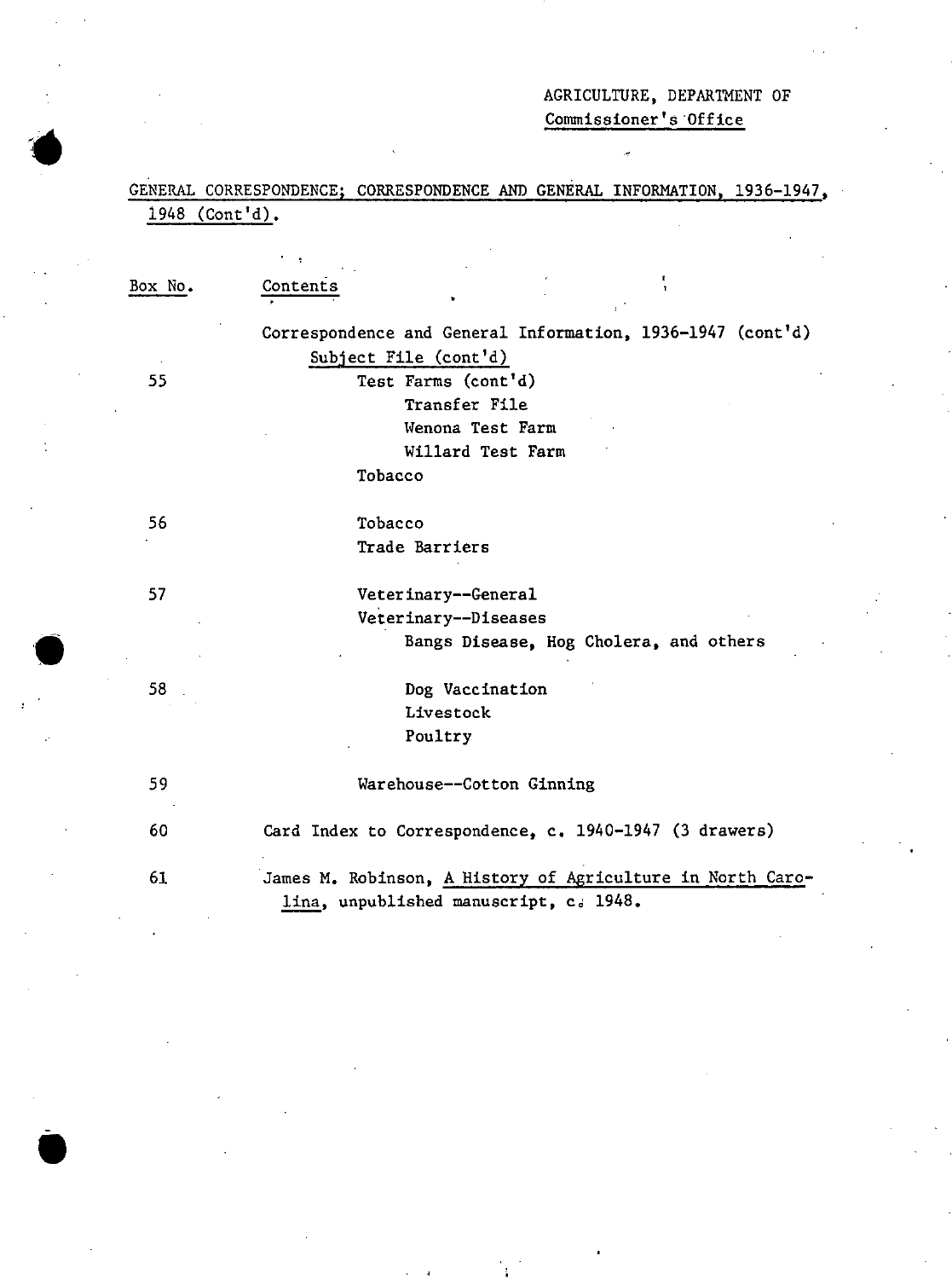#### DEPARTMENT OF AGRICULTURE

"

'.

.;

đ

•

 $\bullet$ 

#### STATE MUSEUM OF NATURAL HISTORY

#### Brimley Brothers' Files, Ca 1884-1946

The following records were microfilmed on 35mm. at a reduction ratio of 12 and 14 by the State Records Branch, Division of Archives and History, Department of Cultural Resources. The filming began on September 22, 1977 and was completed on November 1, 1977; the date on which a particular reel was microfilmed is shown in the Certificate of Authenticity at the end of the reel. 'The records are arranged by subject and filmed as received and in accordance with page  $129$ , item 9 of the records retention and disposition schedule for the Department of Agriculture approved May 3, 1965. Another copy of the film is in the State Archives Branch. The records were returned to tne Department of Agriculture.

The records Were microfilmed to provide a security copy.

| Reel No.    |              | <u>Contents</u>                                                                                                                       |
|-------------|--------------|---------------------------------------------------------------------------------------------------------------------------------------|
| 15.4.12     | Beg:         | Subject: Two Letters from S.G.<br>Worth, Dept. of Fish & Fisheries                                                                    |
|             | End:         | Subject: Hand Book of the North<br>Carolina State Museum                                                                              |
| 25.4.18     | Beg:<br>End: | Subject:<br>Wasps<br>$\mathbf{Sub}\texttt{ject}$ :<br>Migration Records                                                               |
| 35.4.14     | Beg:<br>End: | Subject:<br>Raleigh Bird Records<br>$\texttt{Subject:}$<br>C.S. Brimley Mss<br>Birds                                                  |
| 45.4.15     | Beg:<br>End: | Subject: MSS: Birds (probably Miscellaneous)<br>Subject: Pearson-T.G. HHB, Samworht, Sprunt,<br>Empie, Sherman                        |
| 55.4.16     | Beg:<br>End: | Raleigh, N.C.-Migration and other<br>Subfect:<br>Bird Data<br>Subject: Pirds on Lot Raleigh, N.C.<br>515 Washington St.               |
| 65.4.17     | Beg:<br>End: | Subject: Undated Correspondence<br>$\mathbf{Sub}\mathbf{jet:}% \mathbf{A}\mathbf{C}=\mathbf{0}^{T}\mathbf{0}^{T}\mathbf{0}$<br>Museum |
| 75.4.18     | Beg:<br>End: | Subject: Museum Ending August 24, 1901<br>Subject:<br>Museum Ending August 24,1901                                                    |
| 8S.4.19     | Beg:<br>End: | 1901<br>Subject:<br>1902 (2nd Folder of Correspondence<br>Subject:<br>for 1902                                                        |
| 5.4.20<br>9 | Beg:         | 1902 (3rd Folder of Correspondence<br>Subject:<br>for 1902                                                                            |
|             | End:         | 1904 (Folder 2)<br>Subject:                                                                                                           |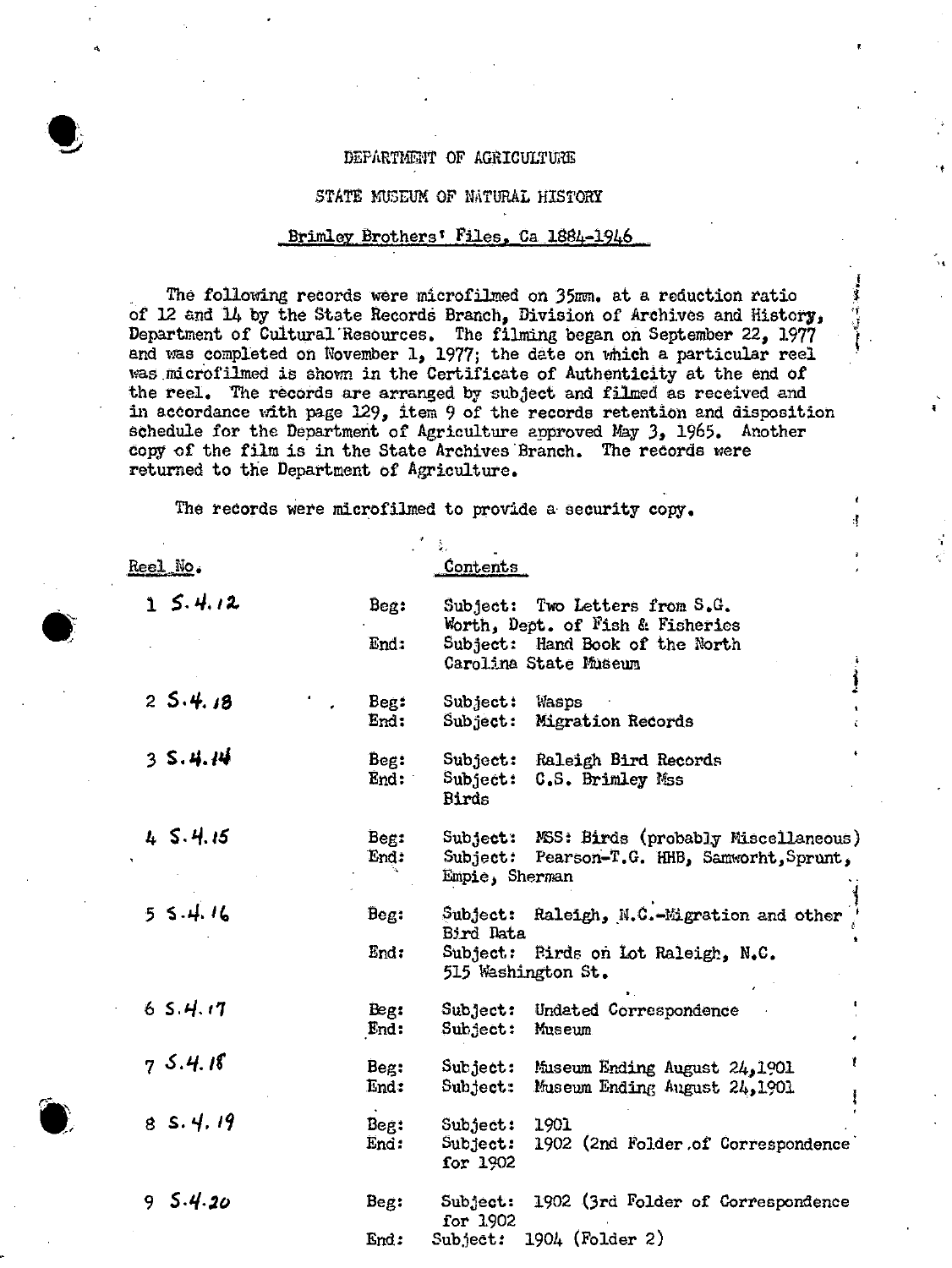

, i.e.

| Real Ma<br>$\overline{\epsilon}$ | <u>Guntenta</u>                                                                      |
|----------------------------------|--------------------------------------------------------------------------------------|
| $20 \t5.4 \t21$                  | Subject: 1904 (Folder 3)<br>Begt<br>Subject: 1904 (Folder 6)<br>Lnd:                 |
| 115.4.22                         | Subject: 1904 (Folder ?)<br>Degt<br>End: Subject: 1904 (Folder 10)                   |
| $12$ S, 4, 23                    | Beg: Subject: 1904 (Folder 11)<br>End: Subject: 1905 (Folder 1)                      |
| $13$ $5.4.44$                    | Beg: Subject: 1905 (Folder 2)<br>Tind: Subject: 1906 (Folder 2)                      |
| 16, 5.4, 25                      | Subject: 1906 (Folder 3)<br>Begt<br><b>Subject:</b><br>1907 (Folder 1)<br>End:       |
| 5.4.26<br>15                     | Beg: Subject: 1907 (Folder 2)<br>1907 (Folder 5)<br>Subject:<br>lindt                |
| $36$ $5.4.27$                    | Subject: 1907 (Folder 6)<br><b>Begt</b><br>$1908$ (Folder $h$ ).<br>Subject:<br>fm1t |
| 5.4.18<br>17                     | Subject: 1908 (Folder 5)<br><b>Begt</b><br>End:<br>Subject:<br>1910                  |



 $\bullet$   $\bullet$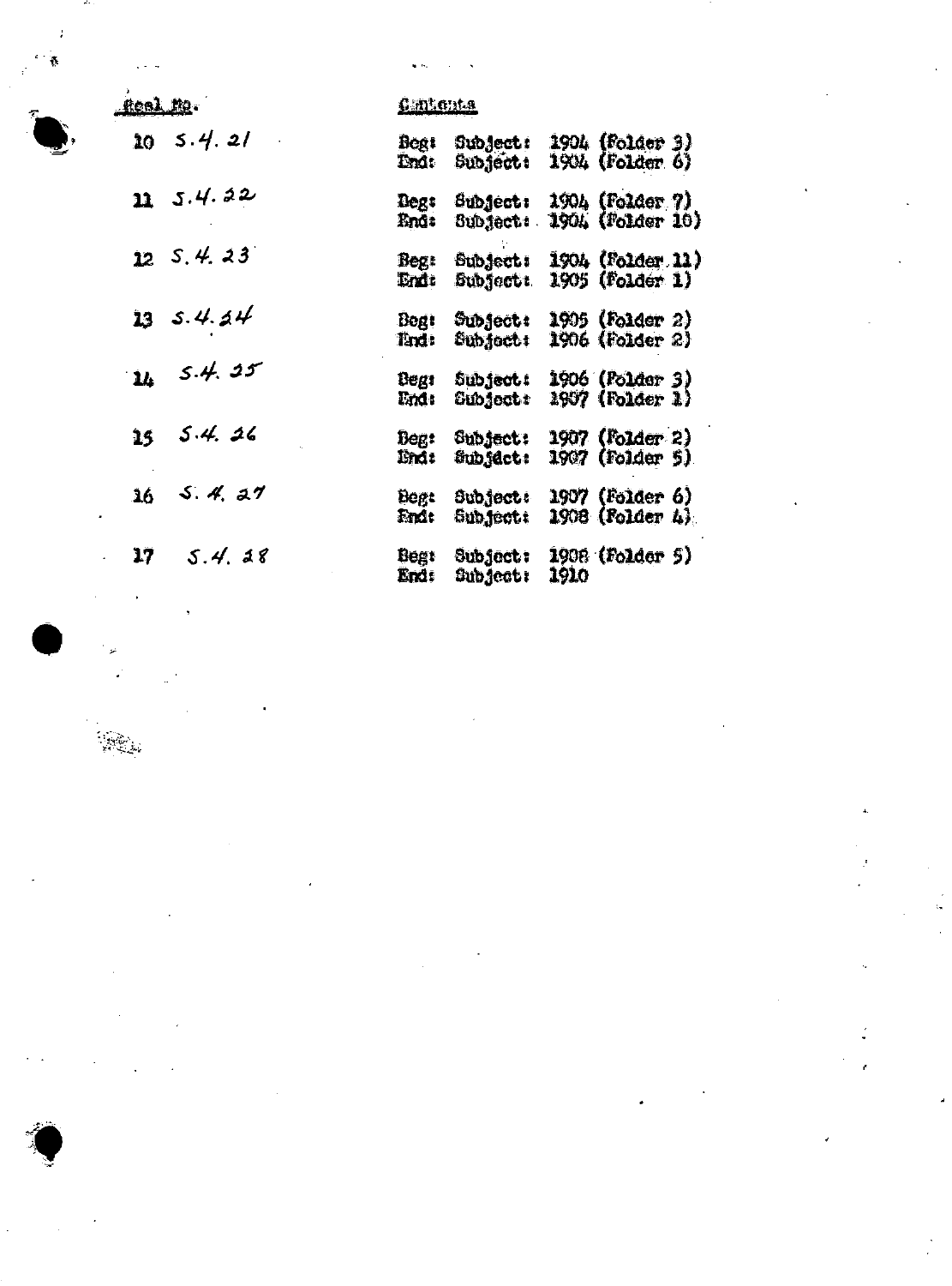Restau

AGRICULTURE, DEPARTMENT OF Statistics· [Crop] Division

### FARM CENSUS REPORTS, 1925-1945.

 $\bullet$ 

•

Accession information: Farm Census records were received in August, 1947, and January, 1948. Under agreement with the Commissioner of Agriculture, these records through 1946 have been destroyed except for the years 1921, 1925, 1935, and 1945. See correspondence in State Archivist's file for 1957, "Records - Authorization for Disposal." Farm Census records for 1921 were microfilmed, Mf. #5.4.4, and the originals destroyed. Schedule reference:

Arrangement: Reports are arranged by counties under each year. Finding Aid: Originally prepared in September, 1958. Revised: March, 1973, Ellen Z. McGrew.

The farm census is a cooperative effort by the State Department of Agriculture, the United States Department of Agriculture, and the commissioners of the respective counties, conducted annually [except for 1949] since 1921. A statute of 1921 [Public Laws of North Carolina, c. 201] provided for cooperation in gathering and disseminating information, required that forms be issued to the tax-listers in the counties, and that these officials return the forms properly completed. A 1941 act  $[c. 343]$ rewrote and enlarged the 1921 act, requiring that at least 90% of the tracts in a county be covered before the listers be paid, exempting from consideration tracts of less than 3 acres, and specifying that the information be confidential.

| Box No.        | Contents                           |
|----------------|------------------------------------|
|                | Farm Census Reports, 1925          |
|                | Counties:                          |
| $\mathbf{1}$ . | Alamance-Anson                     |
| 2              | Ashe-Beaufort                      |
| 3              | Bertie-Brunswick                   |
| 4              | Buncombe-Burke<br><b>Financial</b> |
| 5              | Cabarrus-Carteret                  |
| 6              | Caswell-Chatham                    |
| 7              | ħ<br>÷<br>Cherokee-Cleveland<br>1  |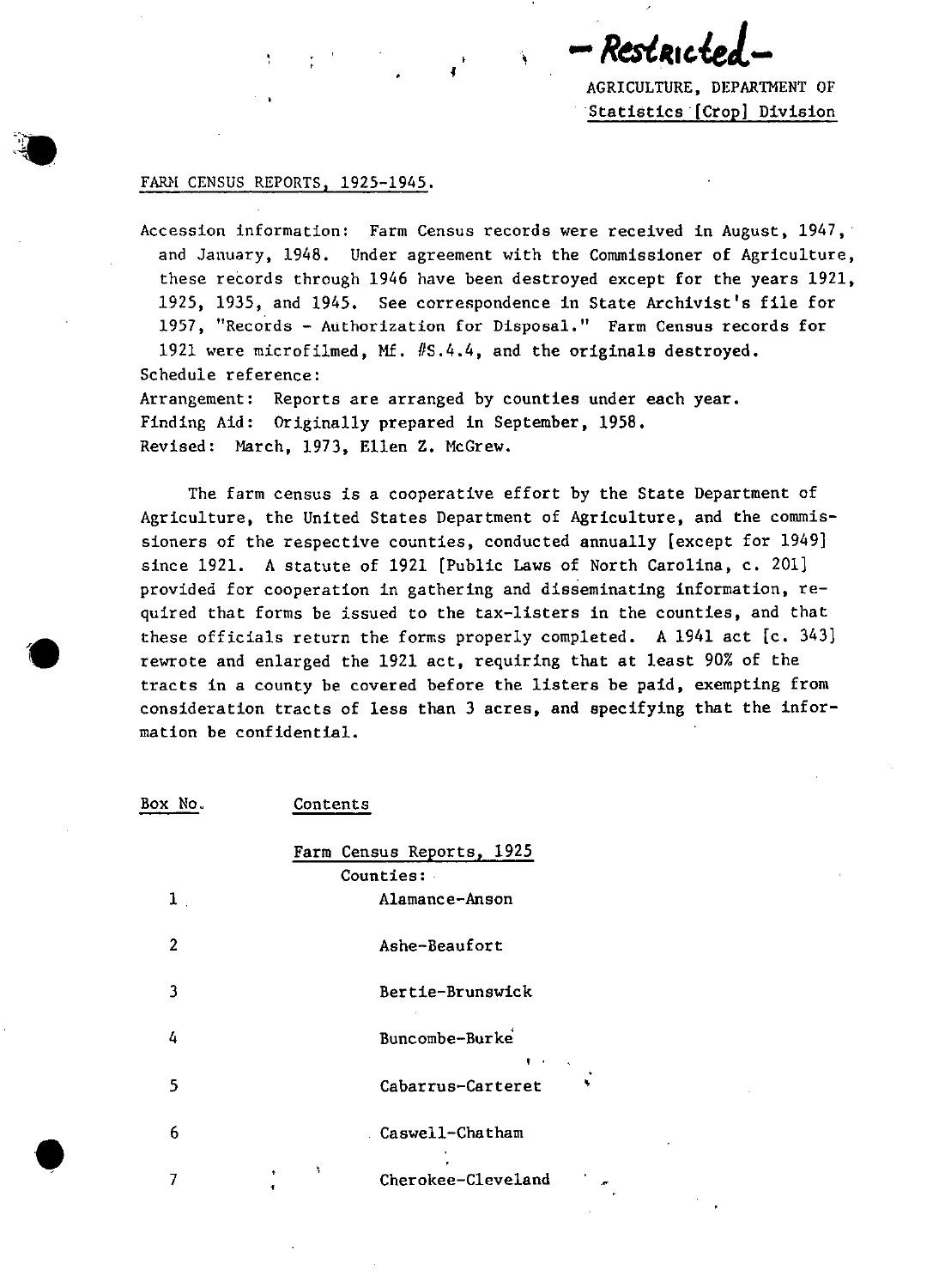## AGRICULTURE. DEPARTMENT OF Statistics [Crop] Division

## FARM CENSUS REPORTS, 1925-1945 (Cont'd).

•

/"

| Box No. |   | Contents | $\mathbf{r}$                       |  |
|---------|---|----------|------------------------------------|--|
|         |   |          | Farm Census Reports, 1925 (cont'd) |  |
|         |   |          | Counties (cont'd)                  |  |
| 8       | ţ |          | Columbus-Cumberland                |  |
| 9       |   |          | Currituck-Davie                    |  |
| 10      |   |          | Duplin-Durham                      |  |
| 11      |   |          | Edgecombe-Franklin                 |  |
| 12      |   |          | Gaston-Granville                   |  |
| 13      |   |          | Greene-Halifax                     |  |
| 14      |   |          | Harnett-Henderson                  |  |
| 15      |   |          | Hertford-Hyde                      |  |
| 16      |   |          | Iredell-Jackson                    |  |
| 17      |   |          | Johnston-Jones                     |  |
| 18      |   |          | Lee-Lincoln                        |  |
| 19      |   |          | Macon-Madison                      |  |
| 20      |   |          | Martin-McDowell                    |  |
| 21      |   |          | Mecklenburg-Mitchell               |  |
| 22      |   |          | Montgomery-Moore                   |  |
| 23      |   |          | Nash-Northampton                   |  |
| 24      |   |          | Onslow-Pasquotank                  |  |
| 25      |   |          | Pender-Person                      |  |
| 26      |   |          | Pitt-Randolph                      |  |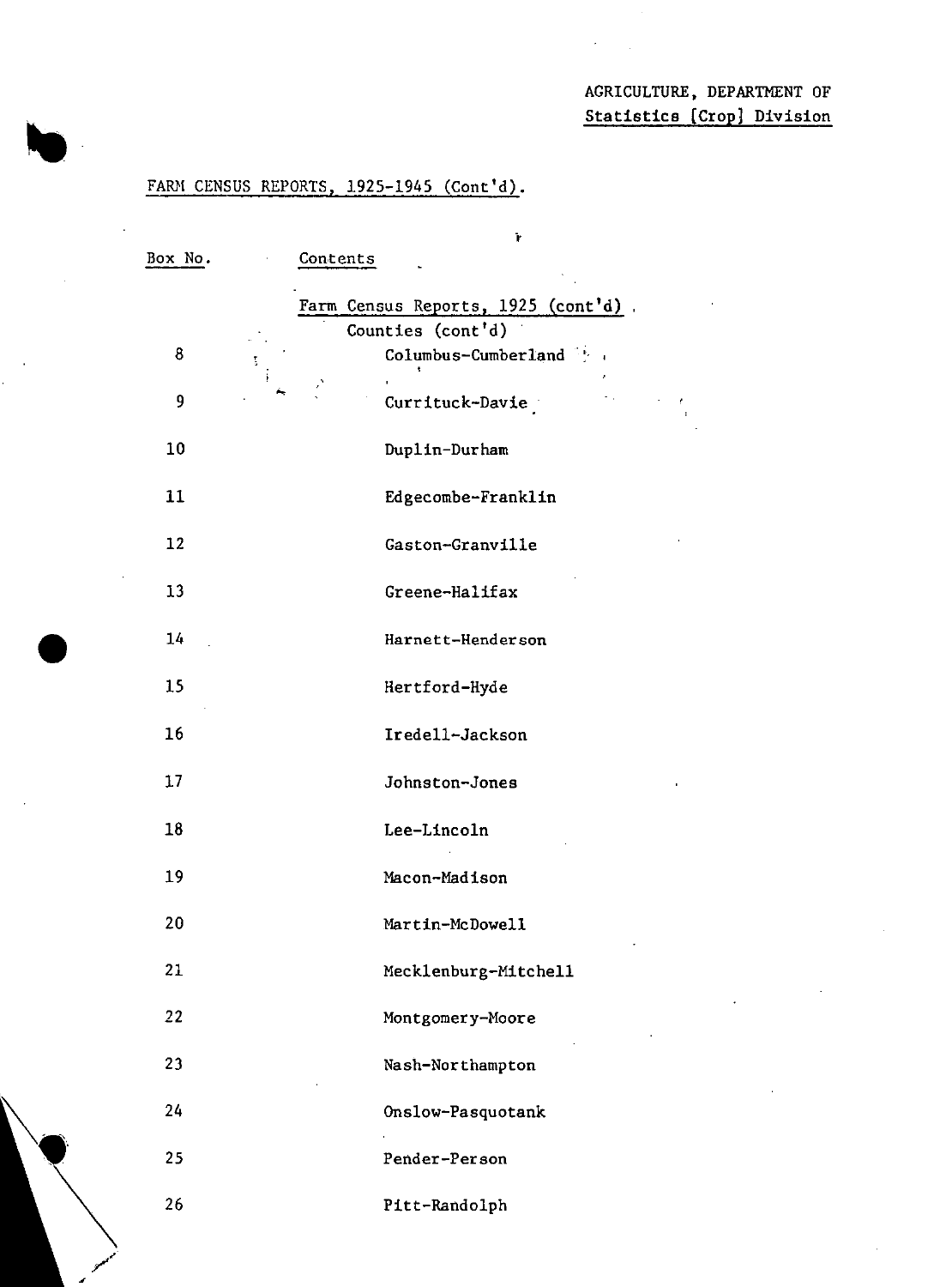## AGRICULTURE, DEPARTMENT OF Statistics [Crop) Division

 $\ddot{\phantom{a}}$ 

 $\hat{\mathbf{v}}$ 

## FARM CENSUS REPORTS, 1925-1945 (Cont'd).

'.

 $\mathcal{L}_{\mathcal{A}}$ 

•

| Box No. | Contents                                         |
|---------|--------------------------------------------------|
|         | Farm Census Reports, 1925 (cont'd)               |
|         | Counties (cont'd)                                |
| 27      | Richmond-Rowan                                   |
| 28      | Rutherford-Sampson                               |
| 29      | Scotland-Stokes                                  |
| 30      | Surry-Transylvania<br>÷                          |
| 31      | Tyrrell-Vance                                    |
| 32      | Wake-Warren                                      |
| 33      | Washington-Wayne                                 |
| 34      | Wilkes                                           |
| 35      | Wilson-Yancey                                    |
|         | Farm Census Reports, 1935                        |
|         | Counties:                                        |
| 36      | Alamance-Alexander                               |
| 37      | Alleghany-Anson                                  |
| 38      | Ashe-Avery                                       |
| 39      | Beaufort-Bertie<br>$\mathbf{A}=\mathbf{q}$<br>t. |
| 40      | Bladen-Brunswick                                 |
| 41      | Buncombe                                         |
| 42      | Burke-Cabarrus<br>$\frac{1}{2}$<br>t<br>Sa       |
| 43      | Caldwell-Camden<br>i.                            |
| 44      | Carteret-Caswell                                 |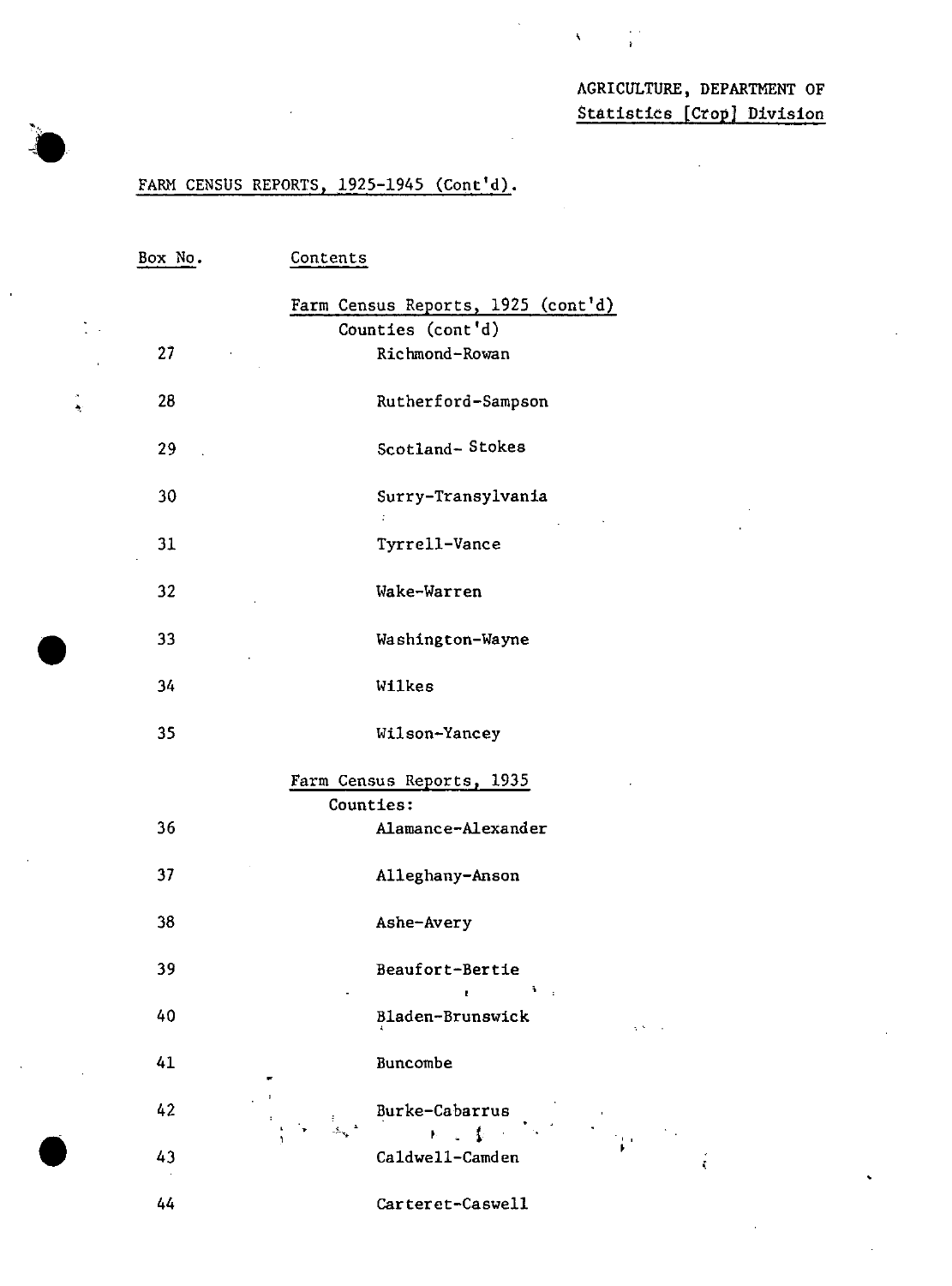## AGRICULTURE, DEPARTMENT OF Statistics [Crop] Division

 $\mathbf{t}_4$ 

## .FARM CENSUS REPORTS, 1925-1945 (Cont'd).

•

| Box No. | Contents                           |
|---------|------------------------------------|
|         | Farm Census Reports, 1935 (cont'd) |
|         | Counties (cont'd)                  |
| 45      | Catawba-Chatham                    |
| 46      | Cherokee-Clay                      |
| 47      | Cleveland-Columbus                 |
| 48      | Craven-Cumberland                  |
| 49      | Davidson-Davie                     |
| 50      | Duplin-Durham                      |
| 51      | Edgecombe-Forsyth                  |
| 52      | Franklin-Gaston                    |
| 53      | Gates-Granville                    |
| 54      | Greene-Guilford                    |
| 55      | Halifax-Harnett                    |
| 56      | I.<br>¥.<br>Harnett-Haywood        |
| 57      | $\mu$ ).<br>Henderson-Hoke         |
| 58      | Hyde-Iredell                       |
| 59      | Jackson                            |
| 60      | Johnston                           |
| 61      | Jones-Lenoir                       |
| 62      | Lincoln-Macon                      |
| 63      | Madison                            |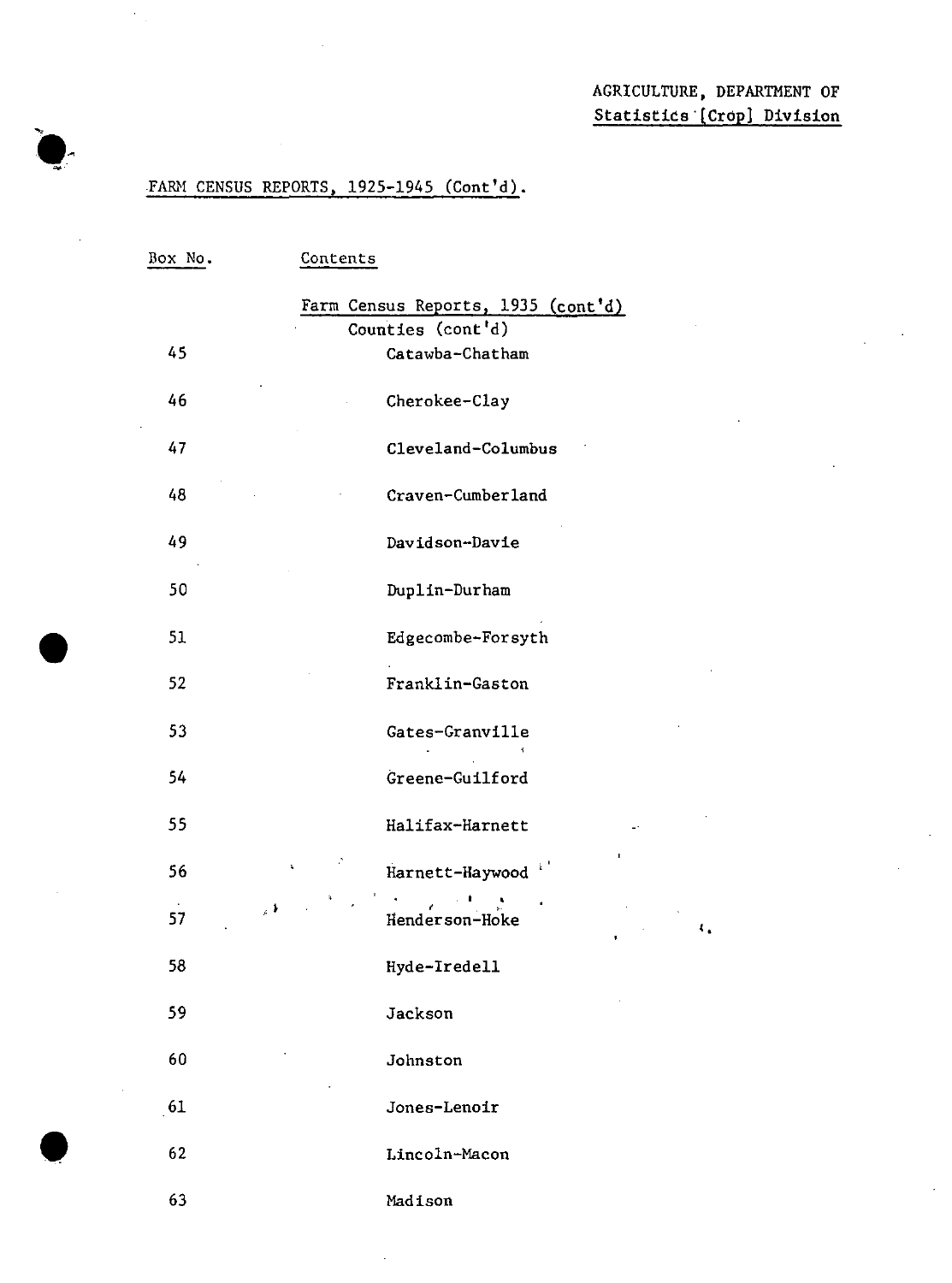## AGRICULTURE, DEPARTMENT OF Statistics [Crop] Division

## FARM CENSUS REPORTS, 1925-1945 (Cont'd).

 $\bullet$  . ,

 $\bullet$ 

| Box No. | Contents                                                |
|---------|---------------------------------------------------------|
|         | Farm Census Reports, 1935 (cont'd)<br>Counties (cont'd) |
| 64      | Martin-McDowell                                         |
| 65      | Mecklenburg-Mitchell<br>$\tilde{\mathcal{L}}$           |
| 66      | Montgomery-Moore<br>$\epsilon_{\rm x}$                  |
| 67      | $\frac{1}{1}$<br>۰<br>Nash-New Hanover<br>٠.            |
| 68      | ÷<br>Northampton-Onslow                                 |
| 69      | Orange-Pasquotank                                       |
| 70      | Pender-Perquimans                                       |
| 71      | Person-Pitt                                             |
| 72      | Polk-Randolph                                           |
| 73      | Randolph-Richmond                                       |
| 74      | Robeson                                                 |
| 75      | Rockingham-Rowan                                        |
| 76      | Rutherford                                              |
| 77      | Sampson                                                 |
| 78      | Scotland-Stanly                                         |
| 79      | Stokes-Surry                                            |
| 80      | Swain-Tyrrell                                           |
| 81      | Union-Vance                                             |
| 82      | Wake                                                    |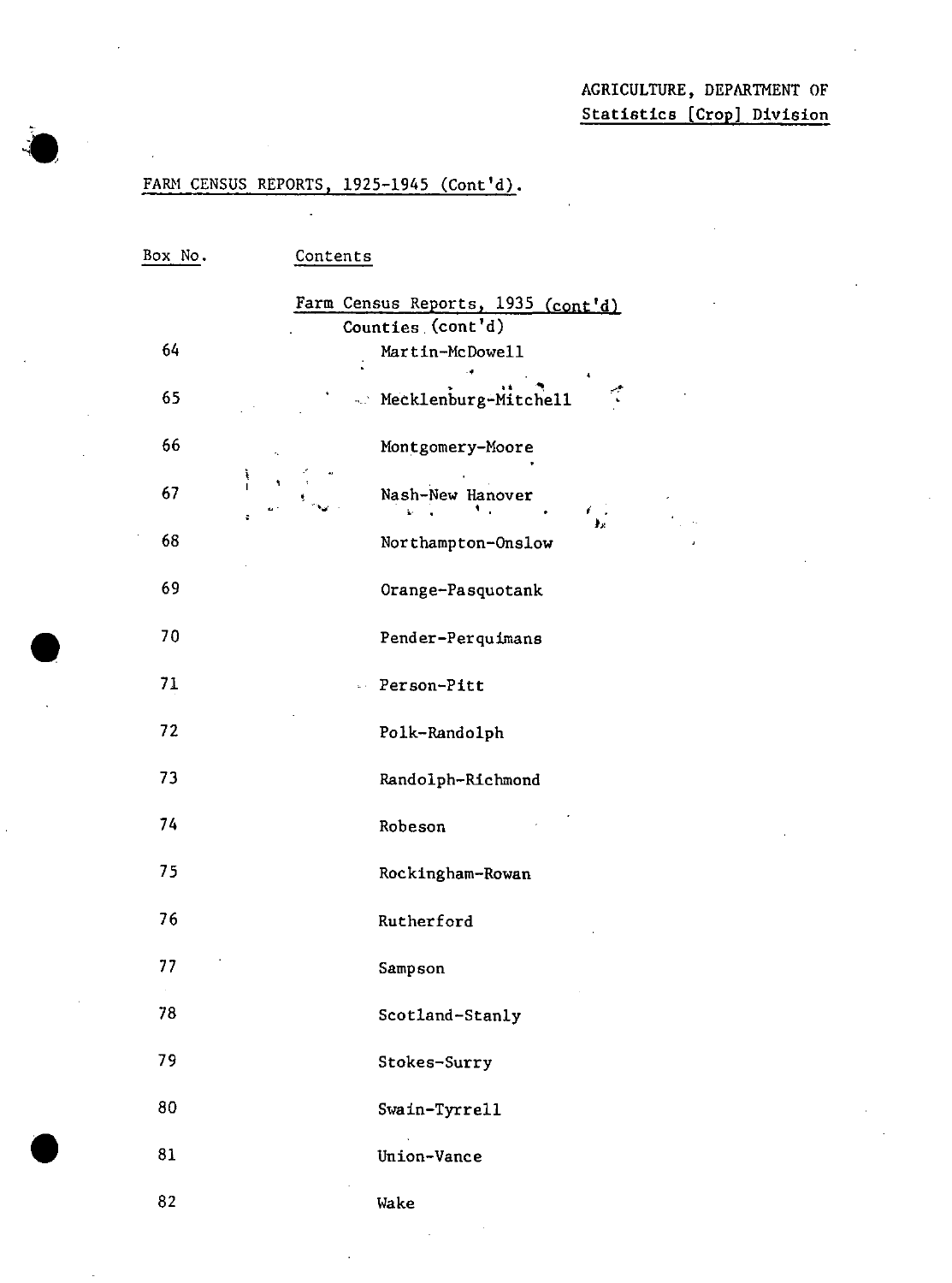## FARM CENSUS REPORTS, 1925-1945 (Cont'd).

•

 $\bullet$ 

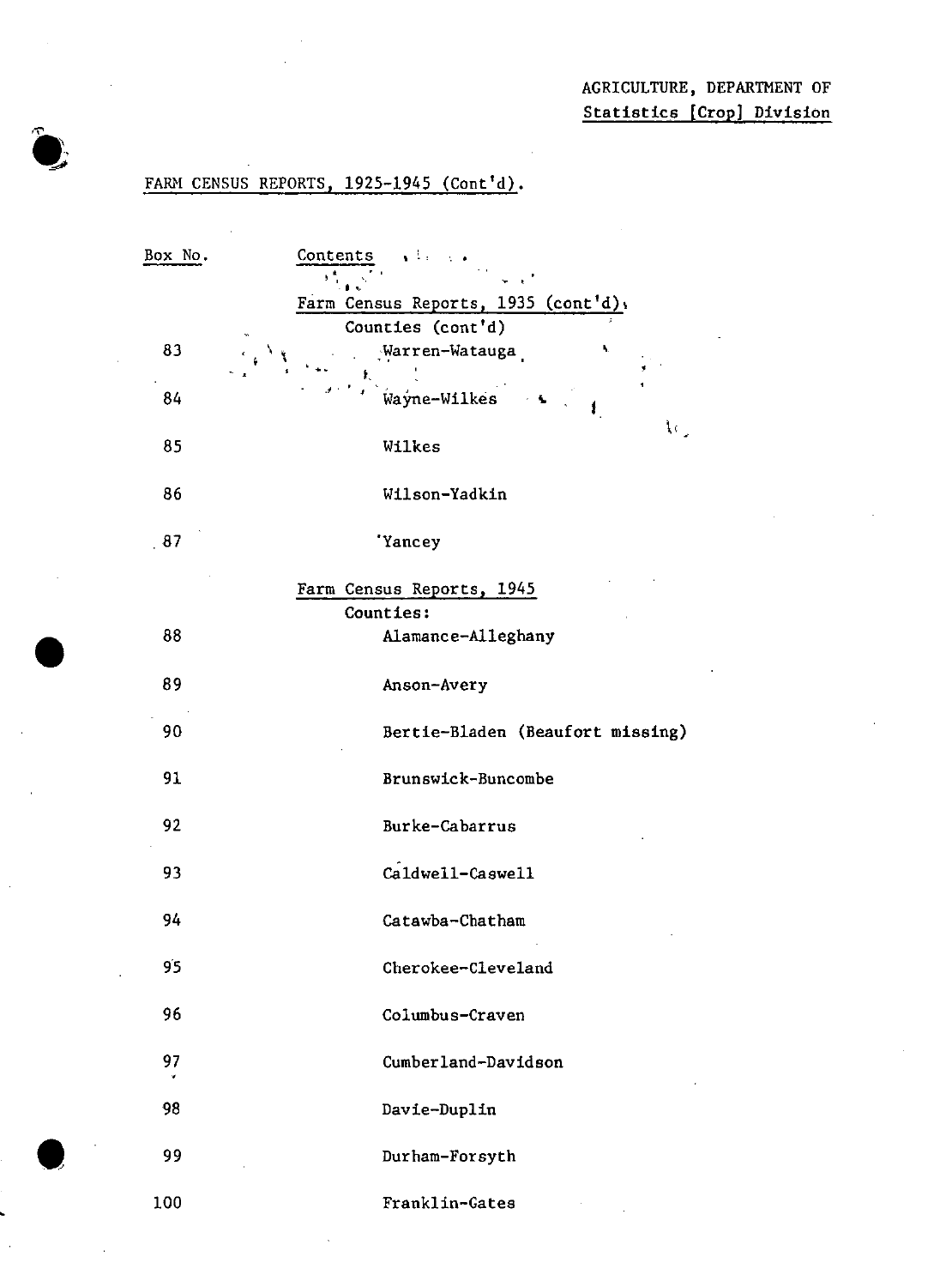$\sim$ 

 $\epsilon$ 

## FARM CENSUS REPORTS, 1925-1945 (Cont'd).

•

•

| Box No. | Contents                                    |
|---------|---------------------------------------------|
|         | Farm Census Reports, 1945 (cont'd)          |
|         | Counties (cont'd)                           |
| 101     | Graham-Guilford                             |
| 102     | Guilford-Halifax                            |
| 103     | Harnett-Henderson<br>ţ.                     |
| 104     | Hertford-Iredell<br>$\mathcal{L}_{\bullet}$ |
| 105     | Jackson-Johnston                            |
| 106     | Jones-Lincoln                               |
| 107     | Macon-Martin                                |
| 108     | McDowell-Mecklenburg                        |
| 109     | Montgomery-Nash                             |
| 110     | Nash-Onslow                                 |
| 111     | Orange-Pender                               |
| 112     | Perquimans-Polk                             |
| 113     | Randolph-Richmond                           |
| 114     | Robeson-Rockingham                          |
| 115     | Rowan-Rutherford                            |
| 116     | Sampson-Scotland                            |
| 117     | Stanly-Surry                                |
| 118     | Swain-Union                                 |
| 119     | Vance-Wake                                  |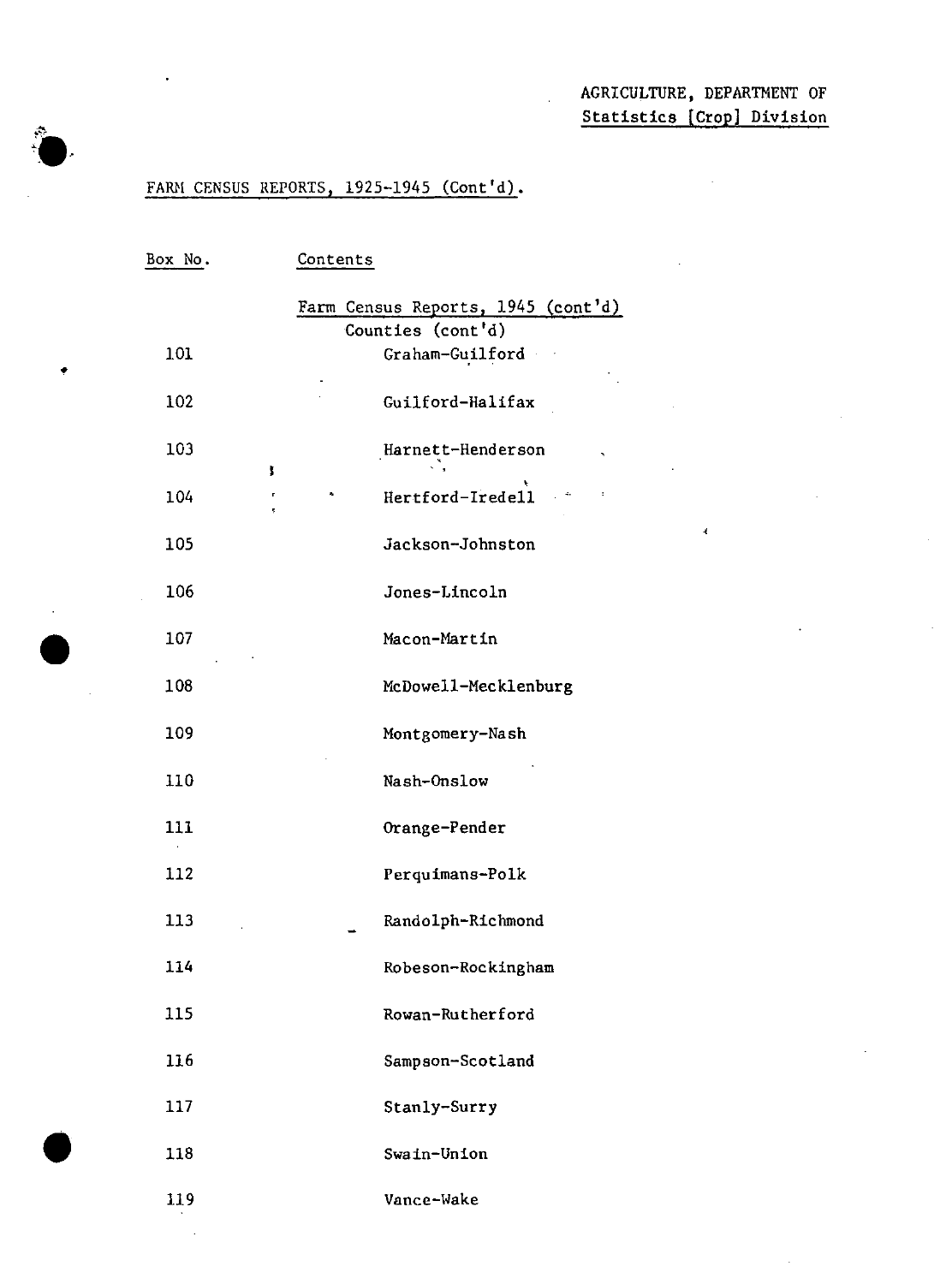AGRICULTURE, DEPARTMENT OF Statistics [Crop) Division

 $\mathcal{V}^{\pm}$  .

 $\frac{1}{2}$ 

,

'I  $\sum_{i,j}$ 

| Box No. | $\sim 1$ | $\mathbf{r}$<br>$\mathcal{L}^{\mathcal{L}}(\mathbf{x})$<br>Contents | У. |
|---------|----------|---------------------------------------------------------------------|----|
|         |          | Farm Census Reports, 1945 (cont'd)                                  |    |
|         |          | Counties (cont'd)                                                   |    |
| 120     |          | Warren-Watauga                                                      |    |
| 121     |          | Wayne-Wilkes                                                        |    |
| 122     |          | Wilkes-Wilson                                                       |    |
| 123     |          | Yadkin-Yancey                                                       |    |

FARM CENSUS REPORTS, 1925-1945 (Cont'd).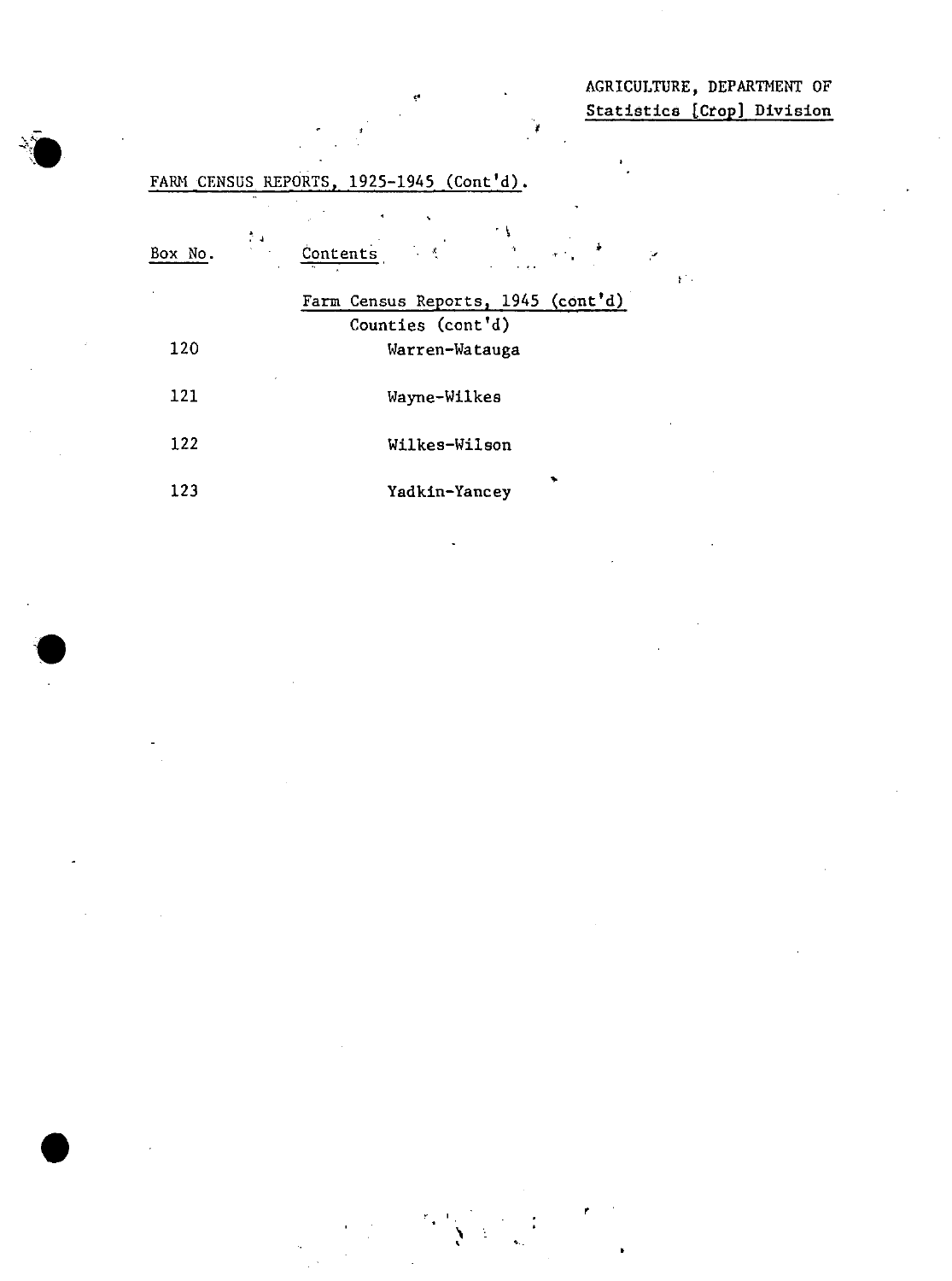## AGRICULTURE, DEPARTMENT OF Statistics·Division

## FARM CENSUS REPORTS, COUNTY SUMMARIES [Abstracts], 1930. [Sample Year]

Accession information: Transferred from State Records Center, April II, 1963.

Schedule reference: Page 59, 1, B.

Arrangement: Alphabetically by county.

Finding Aid prepared by: Maurice S. Toler. Date: May 1, 1963.

Box No. Contents

> Farm Census County Summaries and Releases, 1930 Alamance-Iredell

2

1

..

..

 $\bullet$ 

./

Farm Census County Summaries and Releases, 19JO Jackson-Yancey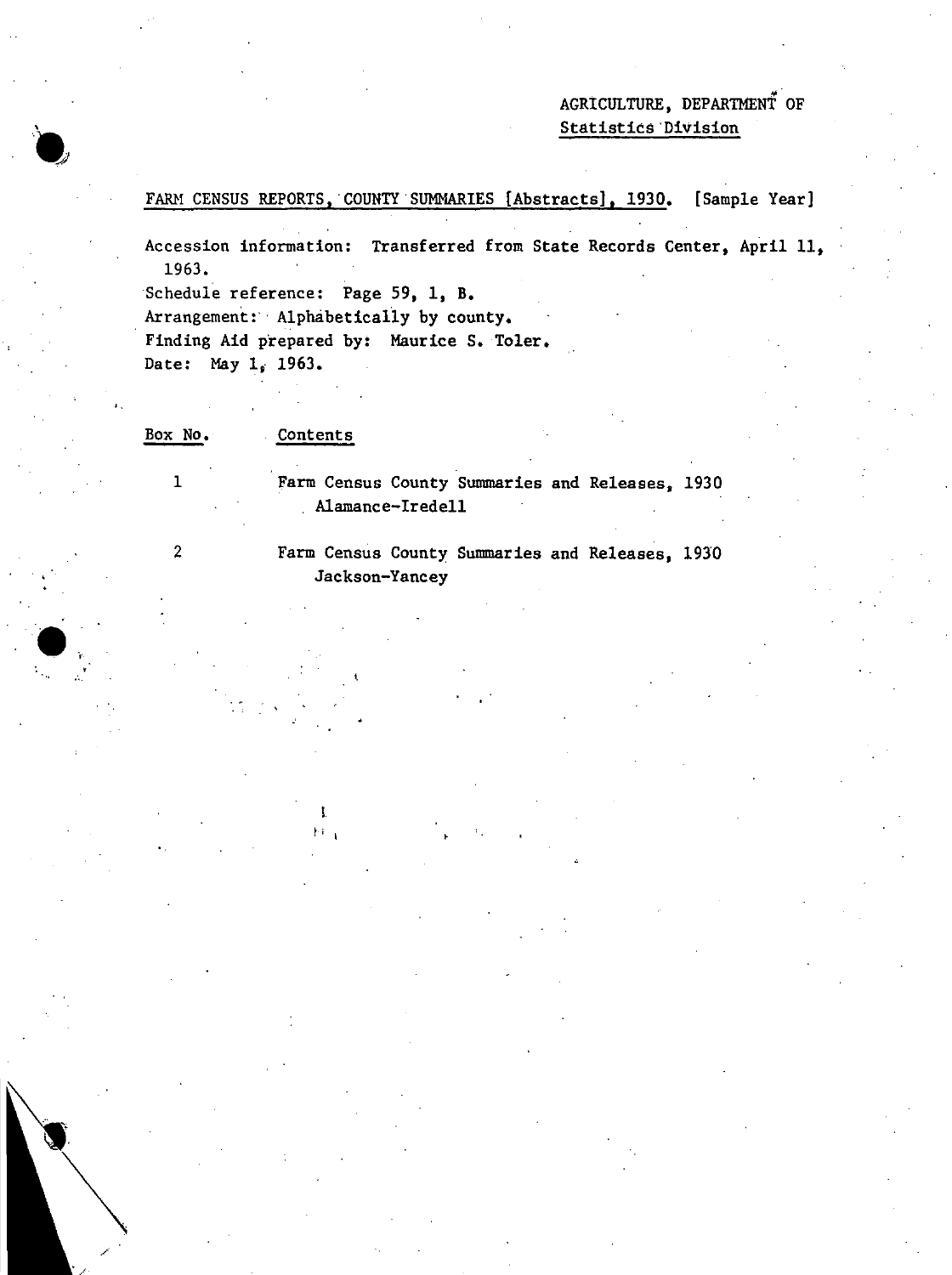## AGRICULTURE, DEPARTMENT OF Statistics [Crop] Division

 $\mathbf{r}$ 

#### OPERATOR'S THRESHING REPORTS; PEANUT PICKER'S REPORTS, 1945-1946 [Sample Year]

, ,

Accession information: From Finding Aid of September 17, 1958: "The threshing reports contained in this series are in reality a distinct and different set of records. . . of relatively slight permanent value." A law of 1919 required licenses and reports from every operator of a power wheat threshing machine. Public Laws of North Carolina, 1935, c. 329, superseded and broadened the older act, making it apply to all crops, including peanuta. "For the most part, these reports have been filed by custom threshers, but they do not record the names and crop yields of individual farmers. This threshing file is certainly of less general value than is the crop census, since it covers fewer crops and fewer individual farmers, and it may well be that when it has passed all possible administrative use, say after 20 years, it may be completely destroyed.

| Box No.        | Contents                                                                                                             |
|----------------|----------------------------------------------------------------------------------------------------------------------|
|                | Grain [Wheat, Oats, Rye, Barley] Threshers Reports, 1945-1946                                                        |
| $\mathbf{1}$   | Alamance-Caswell                                                                                                     |
| $\overline{2}$ | Chatham-Durham                                                                                                       |
| 3              | Edgecombe-Guilford                                                                                                   |
| 4              | Halifax-Montgomery                                                                                                   |
| 5              | Moore-Rockingham                                                                                                     |
| 6              | Rowan-Surry                                                                                                          |
| 7              | Transylvania-Yadkin                                                                                                  |
|                | Soybean, Lespedeza, and Clover Threshers Reports, 1945-1946                                                          |
| 8              | Alamance-Franklin                                                                                                    |
| 9              | Gaston-Polk                                                                                                          |
| 10             | Randolph-Yadkin                                                                                                      |
| 11             | Peanut Pickers Reports, 1944-1947<br>Beaufort, Bertie, Bladen, Johnston, New Hanover<br>(All other counties missing) |

•

"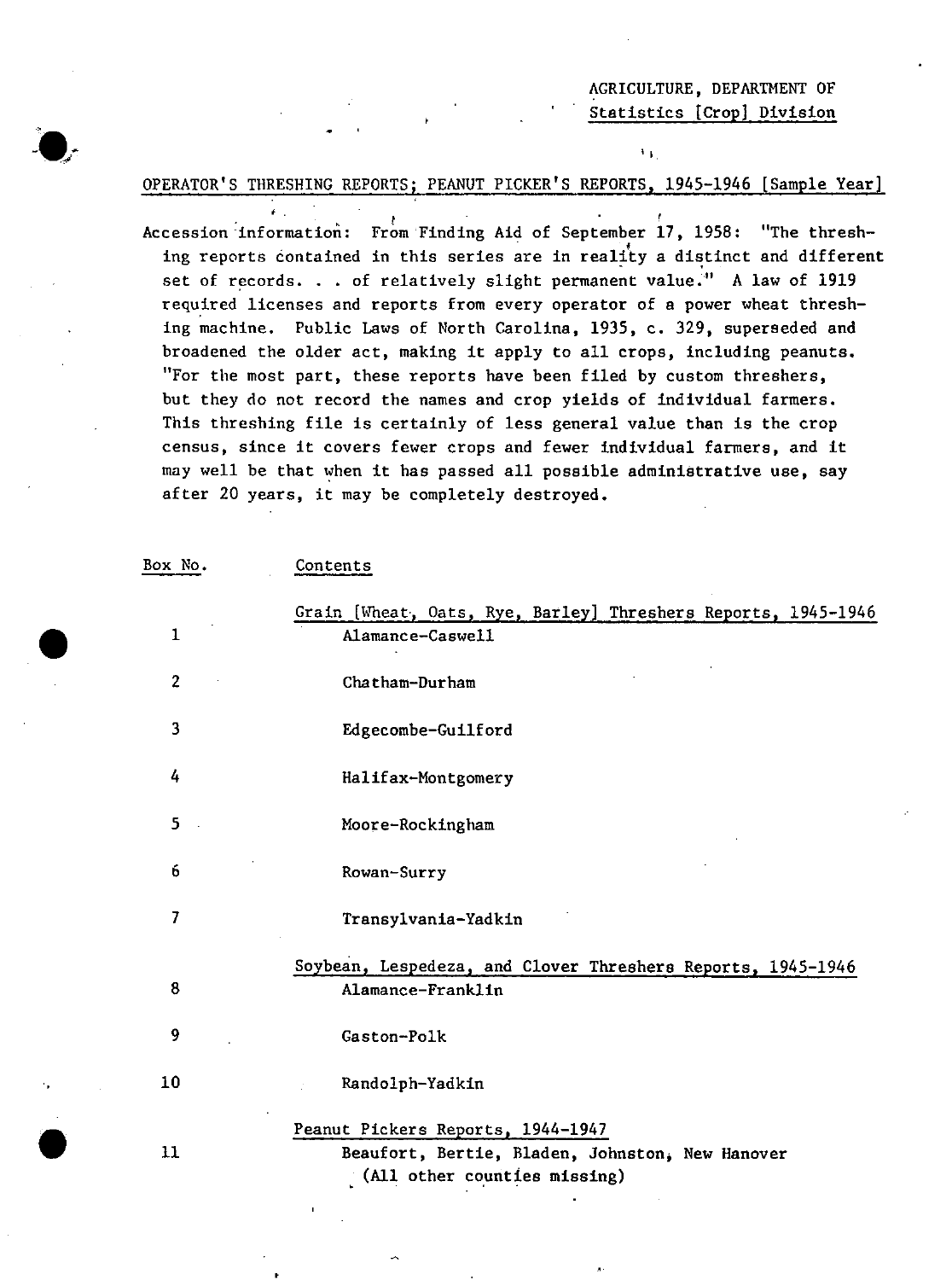OPERATOR'S THRESHING REPORTS: PEANUT PICKER'S REPORTS, 1955 (Sample Year]

Accession information: Transferred from the State Records Center, April II, 1963.

Schedule reference: Page  $61$ ,  $2$ ,  $8$  &  $C$ . Arrangement: Alphabetically by county. Finding Aid prepared by: Maurice S. Toler. Date: May 1, 1963. Revised: March 19, 1973, Ellen Z. McGrew.

•

| Box No.        | Contents<br>¥                                          |
|----------------|--------------------------------------------------------|
|                | Grain Threshers Reports, 1955                          |
| 1              | Alamance-Davidson<br>٠                                 |
| $\overline{2}$ | <i>i</i> Davie-Lincoln                                 |
| 3              | ्र नं<br>McDowell-Yadkin                               |
|                | Soybean, Lespedeza, and Clover Threshers Reports, 1955 |
| 4              | Alamance-Franklin                                      |
| 5              | Gaston-Rockingham                                      |
| 6              | Rowan-Yadkin                                           |
|                | Peanut Pickers Reports, 1955                           |
| 7              | Beaufort-Wilson                                        |

(19 counties)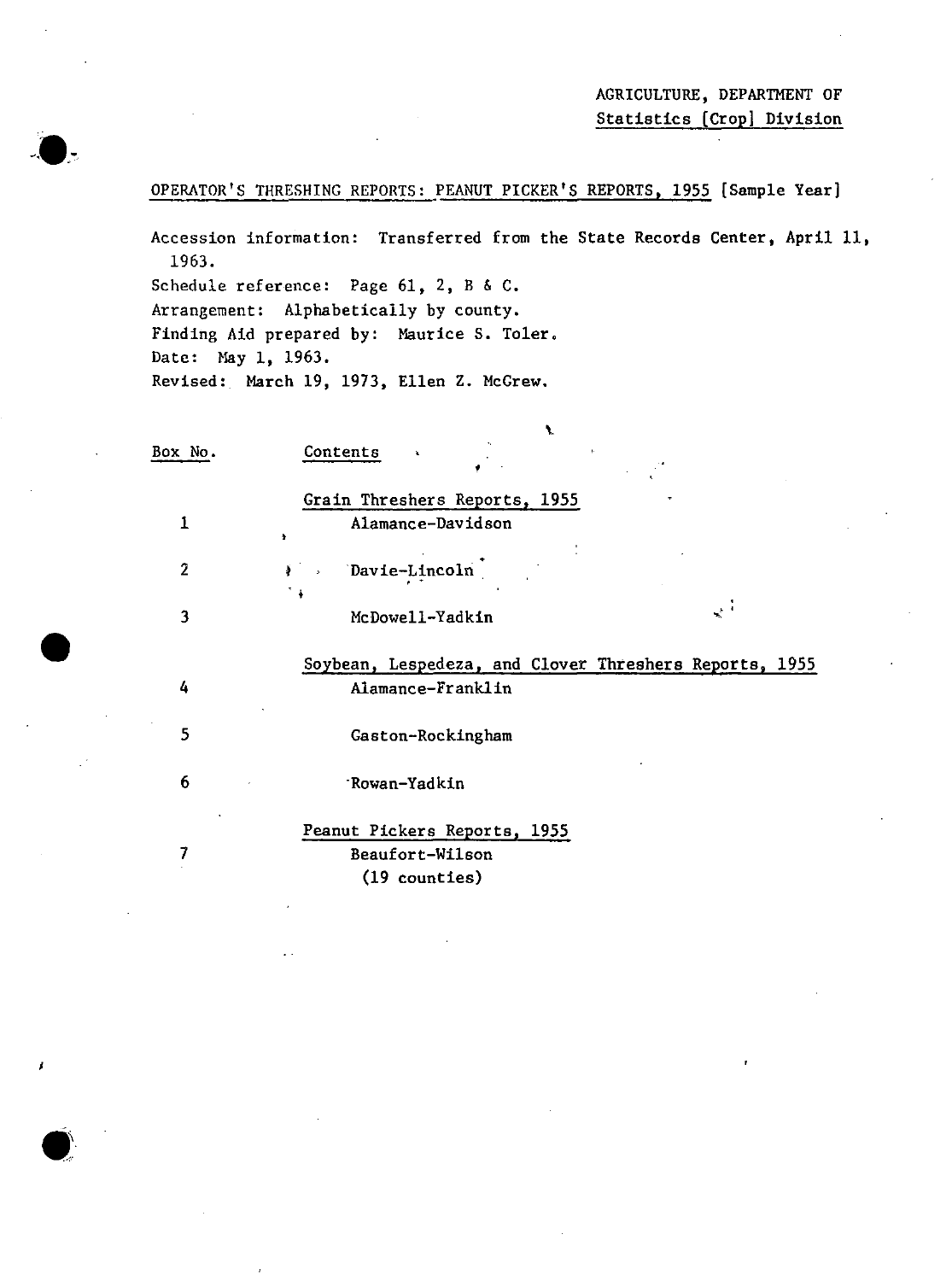## AGRICULTURE, DEPARTMENT OF Entomology 'Division

# CORRESPONDENCE, 1905-1926; REPORTS, 1900-1936

 $\bullet$ 

 $\mathbf{r}$ 

 $\bullet$ 

Accession information: Received from the office of the Commissioner of Agriculture, January 5, 1949.

 $\mathbf{r}$ 

| Box No. | Contents                                  |
|---------|-------------------------------------------|
|         | Correspondence, 1905-1926 [broken series] |
|         | Reports, 1900-1936                        |

'I,

-'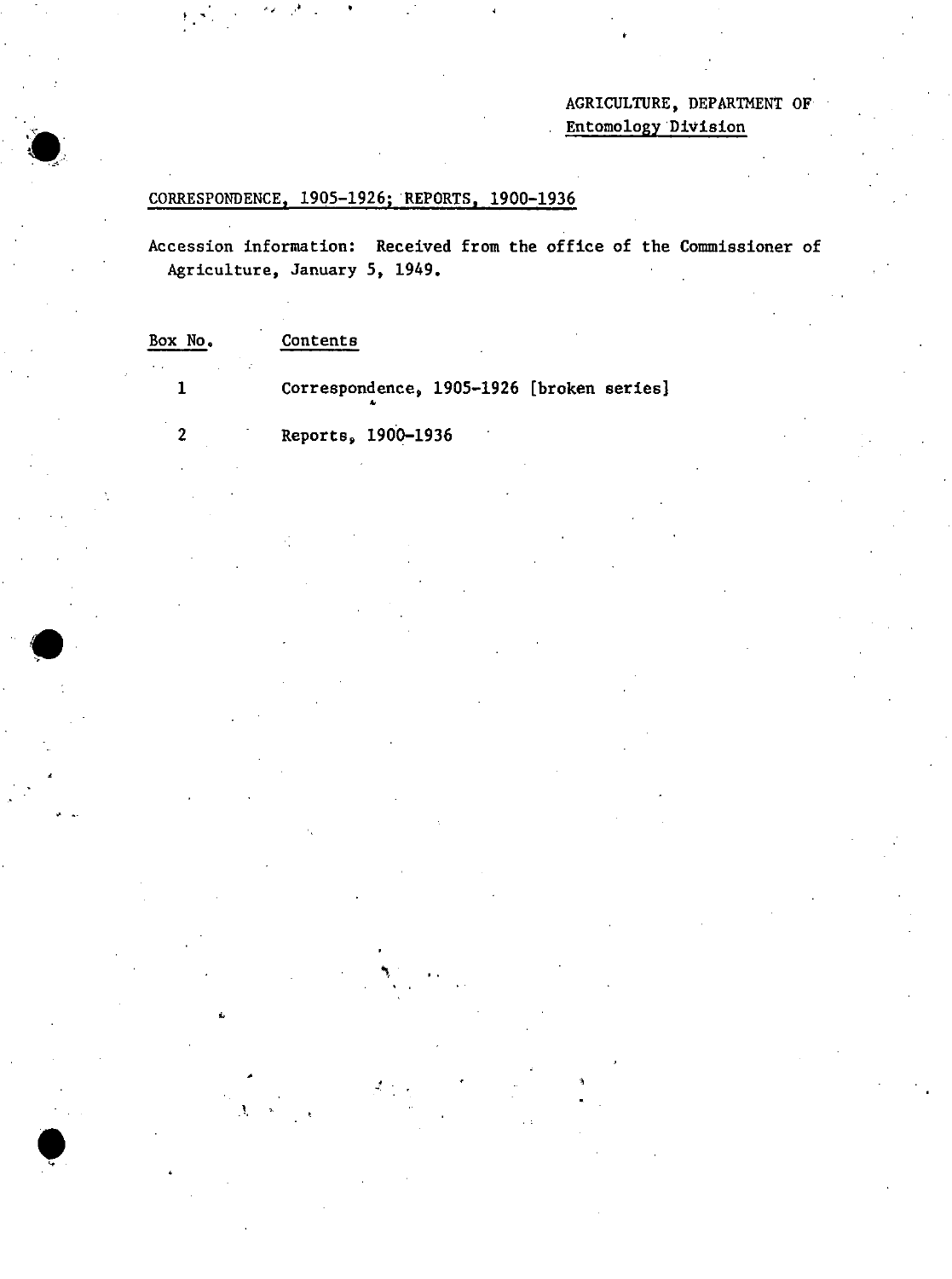AGRICULTURE, DEPARTMENT OF Markets Division Poultry and Egg Section

#### CORRESPONDENCE AND GENERAL INFORMATION, 1937-1960; COUNTY MAPS, 1951

Accessioned: Transferred from State Records Center, October 29, 1962; March 14, 1963; April 11, 1963.

 $\bigg| \begin{smallmatrix} \cdot & \cdot & \cdot \end{smallmatrix}$ Schedule reference: Amendment 9, pages 2-3, A; page 2, 2; pages 3, Sa, 7, 8. Arrangement: See checklist below. Finding Aid prepared: John R. Woodard, Jr., October 29, 1962; April 8, 1963. Revised: March 21, 1973, Ellen Z. McGrew.

The Markets Division is concerned with the problems of preparation and selling of various commodities. Sections of the division are Food Distribution, Cotton, Grains, Fruits and Vegetables, Cooperatives, Poultry, Tobacco, Market News, Dairy, Livestock, and Transportation. The Poultry and Egg Section is responsible for the grading of eggs and poultry, marketing practices, promotional drives, training schools, inspection of poultry processing plants, etc. Correspondence and General Information includes reports, programs, speeches, etc. The county maps were prepared by the State Highway. and Public Works Commission in cooperation with the U. S. Department of Commerce, the culture .[see legend) shown as of June 30, 1949; roads shown as of January 1, 1951.

Box No.

1

 $\bullet$ 

I

/

#### Contents

Correspondence, etc., 1937-1960

Correspondence, 1946-1953

Correspondence, Lewis Dunn, Marketing Specialist, 1956- 1959

Correspondence, George E. Harrington, Marketing Specialist, 1955-1960

Correspondence, Carl H. Tower, Marketing Specialist, 1955- 1960

Correspondence, Person Farms Inc., 1958-1959

Biennial Reports, 1940, 1942, 1942-1943, 1944

Biennial Report Material, 1944

Broiler Drive, 1952-1954

Egg Program, 1942, 1943, 1944

 $\mathbb{G}_{\mathbb{Z}_2}$ Expenditures, Poultry and Egg, 1952-1954

Extension Publications, 1945-1946

"January Egg Month," 1954

Marketing Officials, Industry Technical Advisary Group, 1953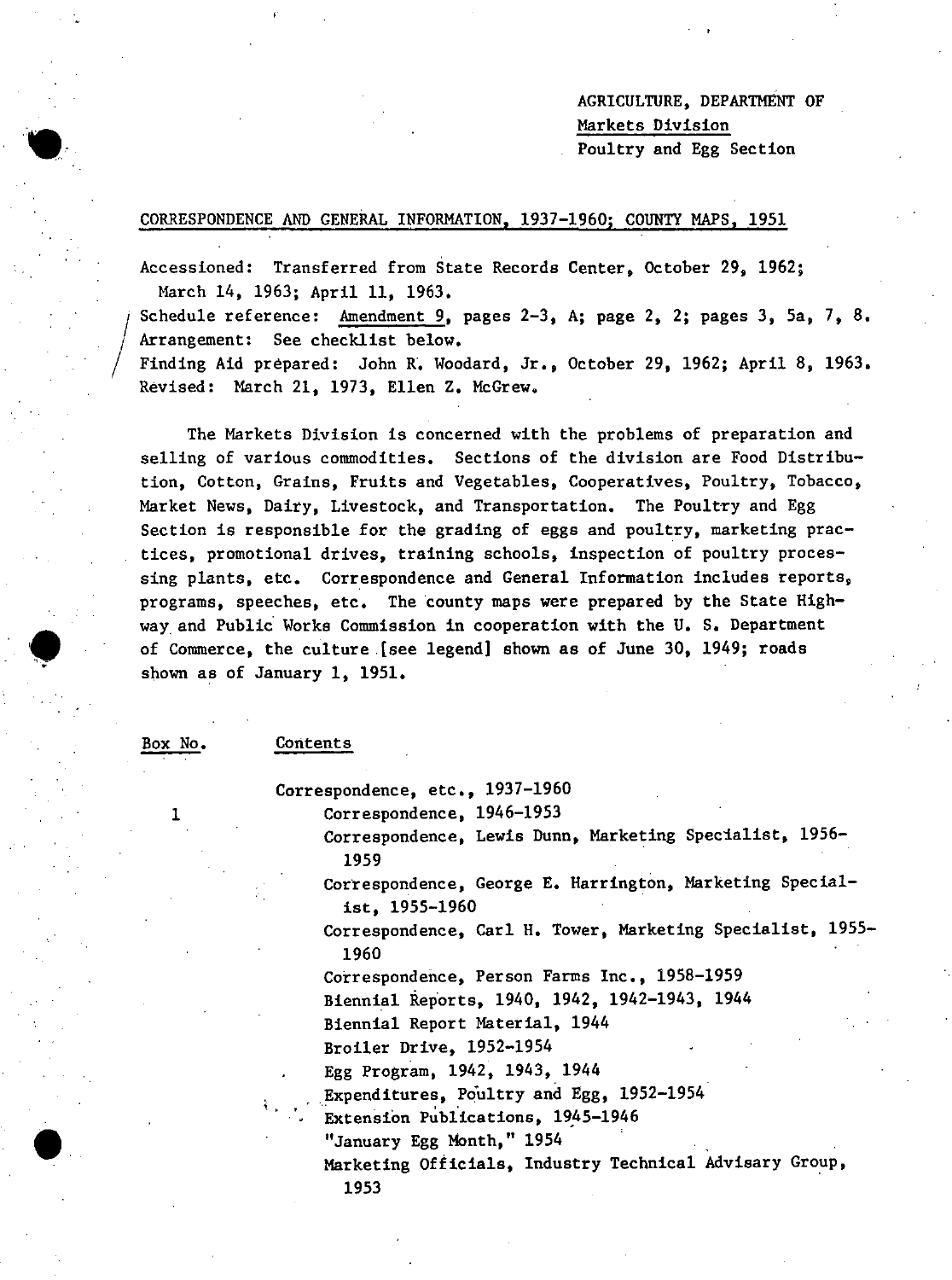## AGRICULTURE, DEPARTMENT OF Markets Division Poultry and Egg Section

## CORRESPONDENCE AND GENERAL INFORMATION, 1937-1960; COUNTY MAPS, 1951 (Cont'd)

Box No.

#### Contents

1 (cont'd)

2

3

4

5

6

7

, "

 $\bullet$  .

Correspondence, etc.,  $1937-1960$  (cont'd) Merchandising School, 1952 - Northwest N. C. Development Association, 1954 N. C. Farm Bureau Federation, 1953 N. C. Poultry Processors Association, Poultry Meat Costs N. C. Turkey Federation, 1955 Poultry Processing Plant Ratings, 1944-1945 Tom's Fresh Eggs Training School, 1952-1953 War Production Board, 1944, 1951, 1953 Weekly Poultry Summaries, 1945 U.S.D.A. Correspondence and Reports, 1944-1953

General File, 1937-1959 Explanation of Egg Law, Egg Complaints, 1953-1955 Special Reports, Egg Complaints, 1956-1957 Egg Grading School, 1944 Egg Quality and Grading School, 1956 Radio and Television Programs, 1949-1958 Speeches and other Written Material, 1955-1957 Poultry and Egg Contracts (Cancelled), 1943-1953 Contracts--U. S. Department of Agriculture, 1937-1955 Contracts--Centra1 By-Products Corporation Contracts--Pou1try, 1951-1956 Egg Contracts, 1949-1956 Marketing Agreement, NCDA, 1954-1959

County Maps

Alleghany-Catawba

Chatham-Gates

Graham-Martin ,

McDowell-Rowan ,

Rutherford-Yadkin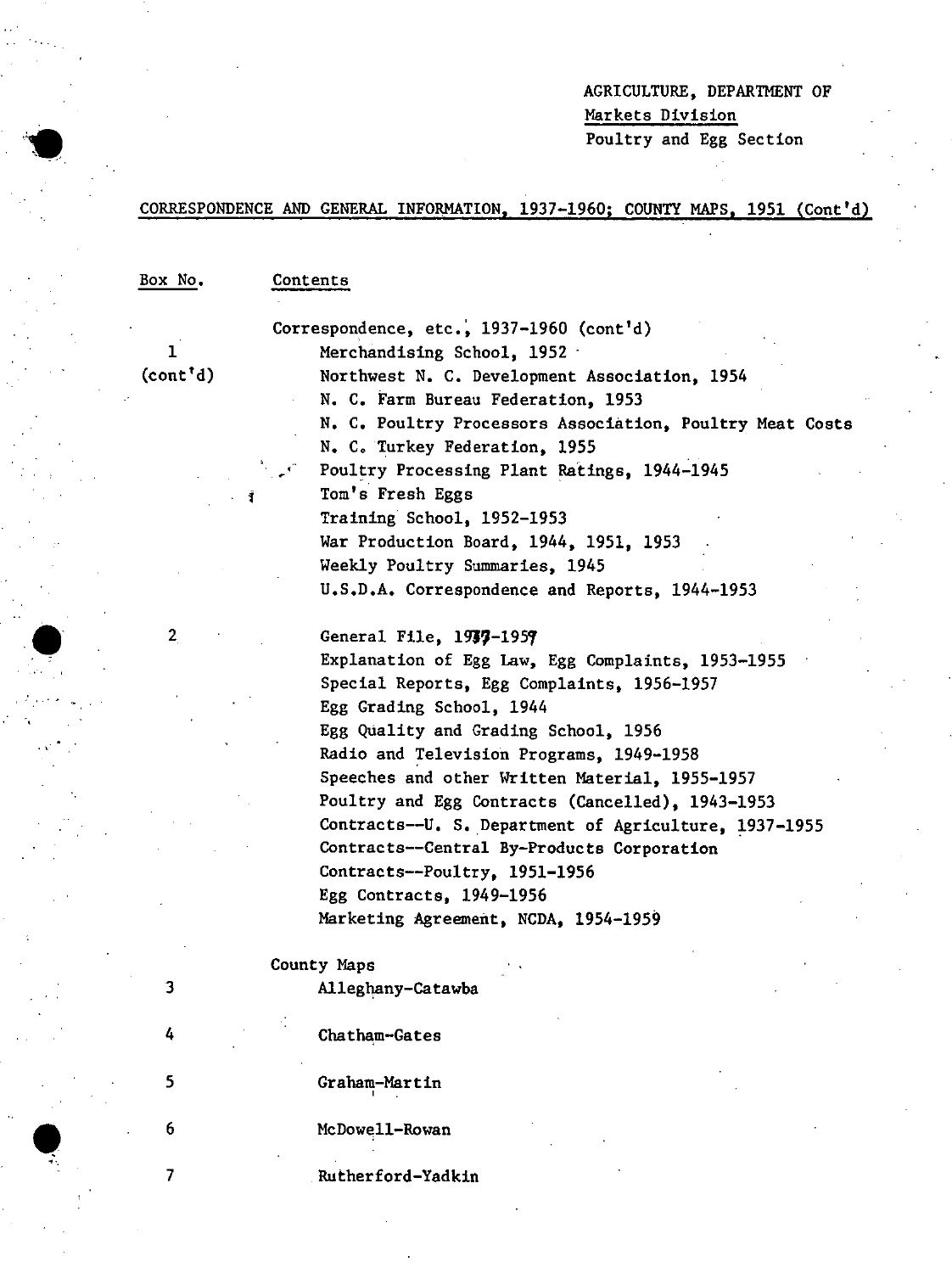"DEPARTMENT OF AGRICULTURE State Fair Division

#### $i$  ,  $i$  ,  $i$ CORRESPONDENCE, CONTRACTS, AND FAIR RECORDS, 1908-1958.

Accession information: Transferred from the State Records Center, April II, 1963; June 1968. Schedule reference: Page 58, 1. Arrangement: By subject. Finding Aid prepared by: Maurice S. Toler. Date: April 29, 1963.

Annual State Fairs in Raleigh were sponsored from 1853 to 1925 by the State Agricultural Society, moving from East Raleigh to the site of the Raleigh. Little Theater during that period. No fairs were held during the Civil War or in 1926-1927 after the dissolution of the Agricultural Society. In 1927 the General Assembly voted to give land and to erect buildings on the present site, and the fair was held from 1928 to 1930 under the management of a Fair Committee. In 1931 the Fair was placed under the auspices of the Board of Agriculture, and from 1933-1936 management details of the Fair were supervised by fair directors who leased it from the state. In 1937 the Board appointed its own fair manager, J. S. Dorton.

#### Box No. Contents

1

 $\bullet$ 

•

Correspondence, Minutes, and Miscellaneous Records, 1908-1921 Governor's letter of greeting, 1937 Advertising in premium list, 1937 Advertising sent out for Fair, 1937 Financial set-up for Vocational Education, 1937 N. C. State Fair Grounds (Sketch), 1937 Privilege contracts, 1934-1935 Board of Agriculture, 1937 Educational Department, 1937 Exhibit space, Industrial and Educational Buildings, 1937 Entry form for all classes except livestock, 1937 Dates of N. C. Fairs, 1937 Horse and Mule Association of America, 1937 Cover for premium list, 1937 Operating budget and receipts, 1936 State Fair Floor plan, General exhibit hall, 1929 Official program, 1937 official program, 1997<br>Budgets and operations under lease, 1931-1936 Premium list, 1938 Major'exhibitors, 1937 ..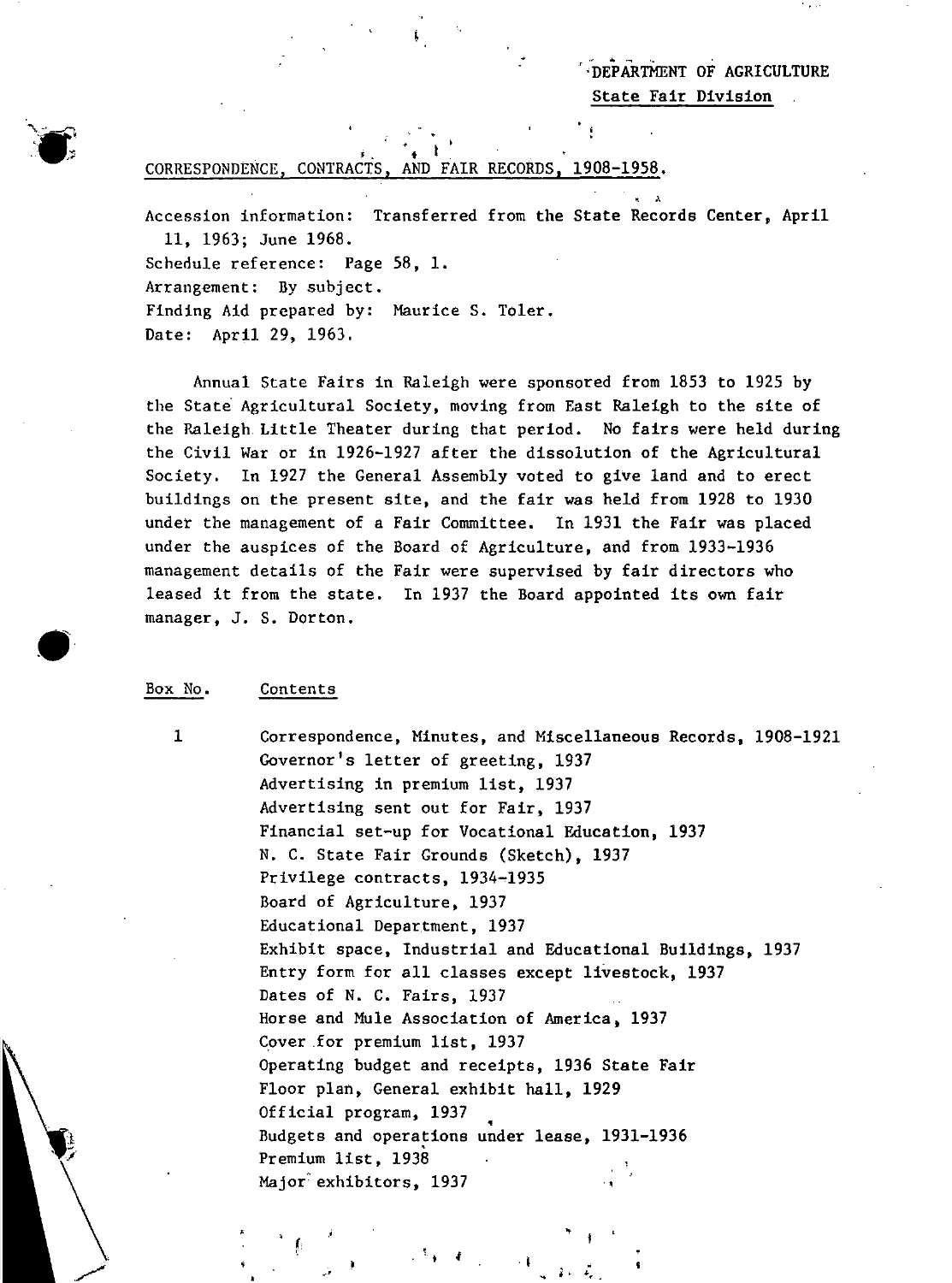## DEPARTMENT OF AGRICULTURE State Fair Division

 $\sim$ 

 $\sim$ 

## CORRESPONDENCE, CONTRACTS, AND FAIR RECORDS, 1908-1958 (Cont'd).

| Box No.        | Contents                                                                                         |
|----------------|--------------------------------------------------------------------------------------------------|
|                |                                                                                                  |
| 1              | N. C. Fairs, 1938                                                                                |
| (cont' d)      | Suggested classification of fair ground development, 1937<br>Governor's letter of greeting, 1938 |
|                | Lists, House of Representatives, 1939 Senate nominees, County                                    |
|                | fairs and managers, 1938                                                                         |
|                | Rough draft, program, 1938                                                                       |
|                | Applications for space, 1938                                                                     |
|                | Dynamometer, 1938-1939                                                                           |
|                | U. S. Trotting Association Track member certificate, 1939                                        |
|                | Track license certificate, AAA, 1939                                                             |
|                | Premium list material, 1939                                                                      |
|                | Lists: N. C. Home Demonstration Agents; Dept. of Agriculture                                     |
|                | personnel, '39                                                                                   |
|                | N. C. Fairs: Town, county, secretary, date                                                       |
|                | Poultry entry book, 1939; Purposes of State Fair, 1937; proposed                                 |
|                | Budget, 1937; preliminary statement of operations of State                                       |
|                | Fair, 1935                                                                                       |
|                | Addresses of County and City School Superintendents; number of                                   |
|                | children                                                                                         |
| $\overline{2}$ | Correspondence about livestock, 1937                                                             |
|                | 1937 premium list                                                                                |
|                | 1939 contract, privileges and exhibitors                                                         |
|                | County progress exhibits, F. H. Jeter, 1939                                                      |
|                | 1938-1939 budgets                                                                                |
|                | U. S. Trotting Association, 1940                                                                 |
|                | Tax and budget information, 1940                                                                 |
|                | State officials, 1940                                                                            |
|                | Press releases, 1928, 1939                                                                       |
|                | Correspondence about appropriations, 1940                                                        |
|                | Court cases, 1940                                                                                |
|                | N. C. Fairs; charter and by-laws of the N. C. Agricultural                                       |
|                | Society, 1940                                                                                    |
|                | 1940 premium list material                                                                       |
|                | State Fair information, 1942, 1946                                                               |
|                | Nominees for members of General Assembly, 1941                                                   |
|                | Tickets, stickers, etc., of the State Fair, 1938-1940                                            |
|                | Copy of contract for space at Fair, space allotment, 1940                                        |
|                | Suggestions for State Fair, 1938-1939                                                            |
|                | Budget, 1934                                                                                     |

•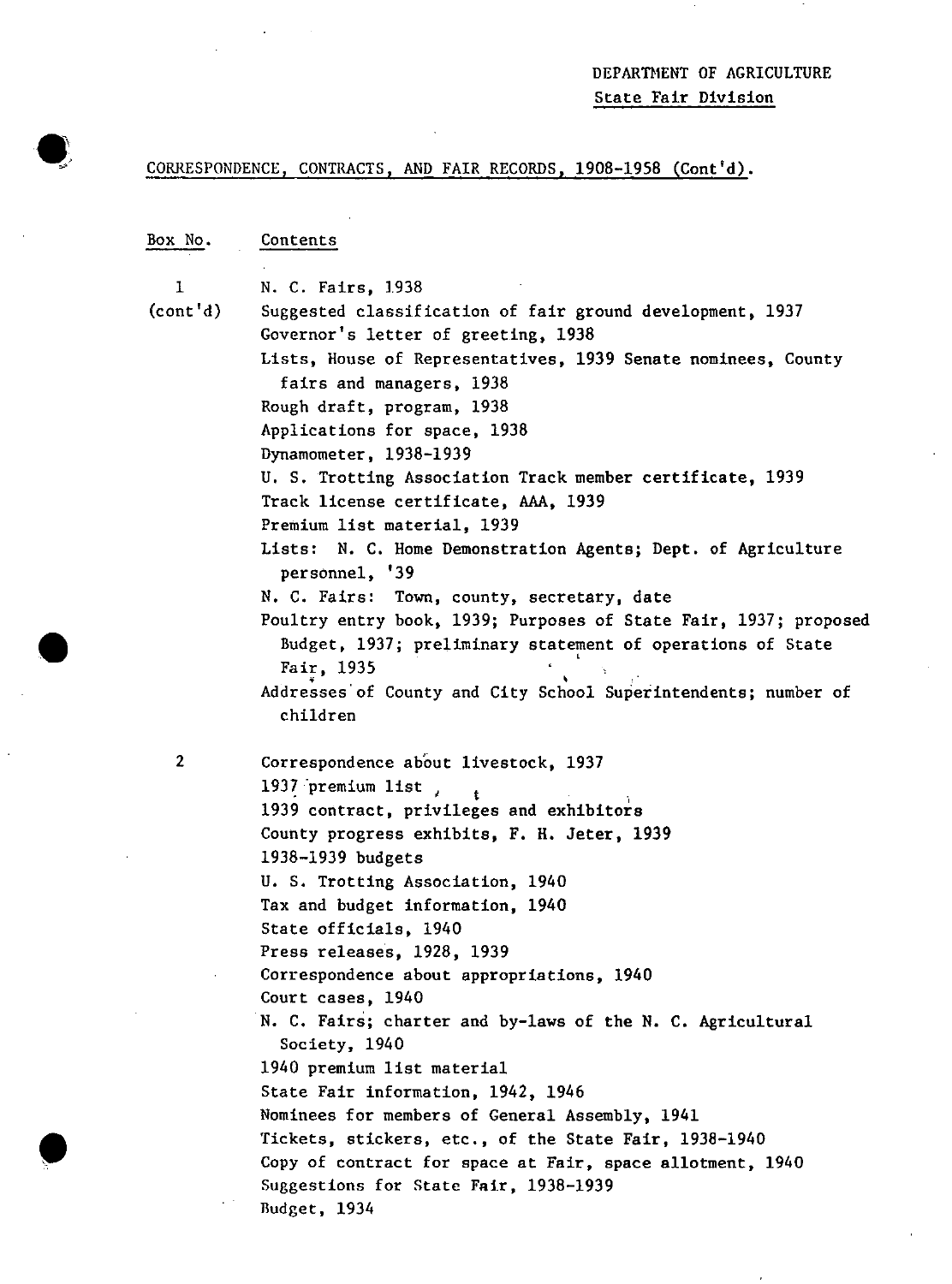#### CORRESPONDENCE, CONTRACTS, AND FAIR RECORDS, 1908-1958 (Cont'd).

#### Box No. Contents

2 (cont'd)

 $\bullet$ 

•

 $\bullet$ 

Leases, 1942-1943 U. S. Trotting Association, 1941 Negro exhibits, 1941 Life members of N. C. Agricultural Society Sketch of the N. C. State Fair Grounds N. C. Association of Fairs, 1941 Blue ribbon winners in crochet work, 1941 Premium material, 1941 U. S. Coast Guard exhibit, 1941 Fair dates, 1941 Suggestions for 1941 Fair

3

4

Premium list material, 1941, 1947 Budget Bureau, 1942' Tickets; stickers, etc., 1941<br>Personal information, Dr. J. S. Dorton Horse racing, harness racing, horse show, 1942, 1946, 1947 Nutual press, 1942 N. C. Association of Fairs, 1942, 1947 Requests for Fair information Suggestions for' State Fairs, 1942, 1946, 1947 State Fair, 1946 (First since 1941)' ' Proposed Coliseum and improvements, 1939-1946 Central Leaf Tobacco Company, 1945-1946 Senate and House nominees and members, 1945-1947 Destruction of unsold tickets, 1942 Poultry, 1946-1947 Removal of admission tax, 1946 Biographical information on Dr. William Moore, State Veterinarian Advertising, 1947 Fireworks, 1947 Taxes, 1947 Fairs for Negroes, 1948 Dates for 1948 State Fair

Proposed Coliseum, 1938-1945 Fair improvements, 1947-1954 Fireworks, 1948 Insurance, 1947-1948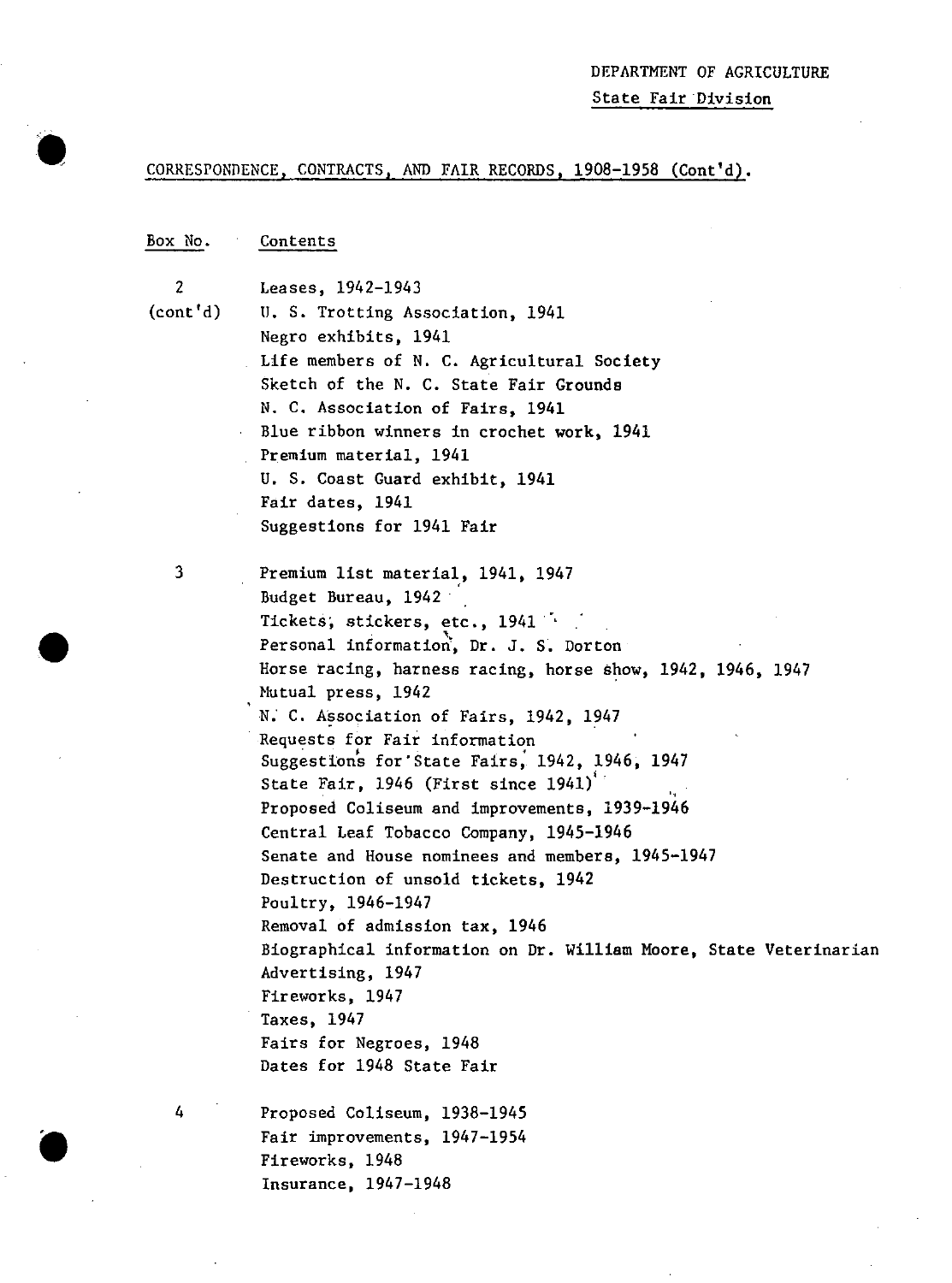## .DEPARTMENT OF AGRICULTURE

State Fair Division

## CORRESPONDENCE, CONTRACTS, AND FAIR RECORDS, 1908-1958 (Cont'd).

#### Box No. Contents

4

(cont'd) Gambling ...<br>Agricultural Review, January 15, 1949

> Report of special commission to investigate the status of Agricultural Fairs Specifications for race track, 1928 Advance planning programs for the State Fair, 1940-1948 Space information, 1951

Premium Books, 1949-1950 1951 Fair Sewage and water improvements, 1947-1952 Landscaping, 1950

Telegram to President Truman, 1951

5

•

Publicity, 1951, 1957 Water shortage, 1951 Director of Budget, Ass't. Director, 1952 Harness racing, 1952-1956 N. C. Fairs Association, 1951, 1954, 1957 N. C. Fairs, 1953, 1955 Taxes, 1952 Drawings, sketches, blueprints, 1953 Coliseum, 1953 Leases, 1940-1946 lOOth anniversary, 1953 Complaints, 1953 Proposed Zoo, 1953 Premium list material, 1954-1956 Space and dates, 1954, 1957 Youth Center, 1954, 1957 Suggestions for 1955 State Fair Rules, regulations, definitions and standards of State Fair, 1953 Exhibits, 1954 Segregation issue--State Fair, 1955 Correspondence, Dr. Dorton, 1957 "Dream House," 1957 Equipment, 1957 Miscellaneous, 1957 Daily statements, 1955 Sale of buildings, 1957

r

..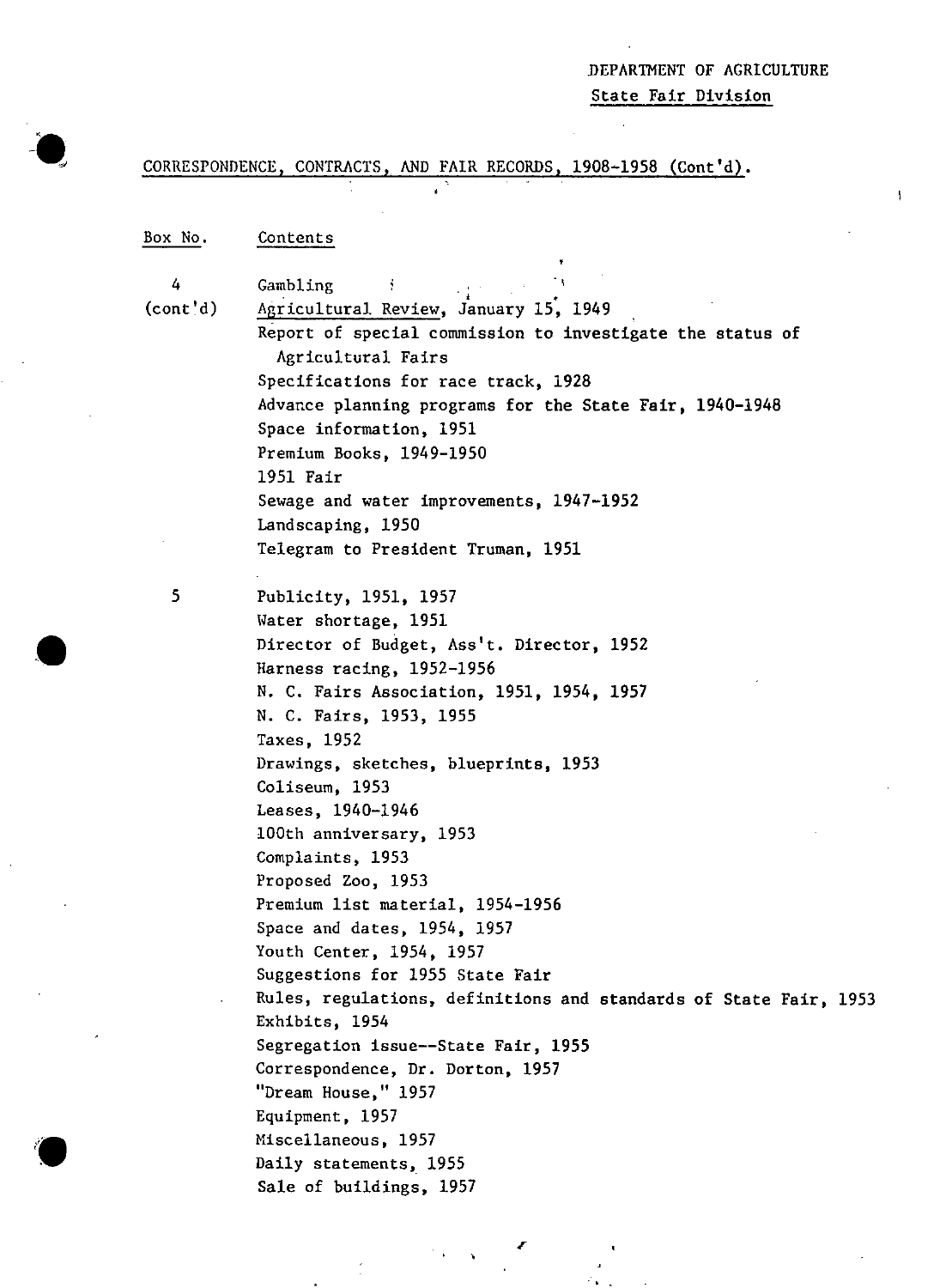area, 1950

## CORRESPONDENCE, CONTRACTS, AND FAIR RECORDS, 1908-1958 (Cont'd).

| Box No.                  | Contents                                                                 |
|--------------------------|--------------------------------------------------------------------------|
| .5                       | Biennial report, 1954-1956                                               |
| $\text{(cont'}\text{d})$ | Contracts, 1956                                                          |
|                          | State Fair arena sales, 1957                                             |
| 6                        | Correspondence (Legal), 1950-1956                                        |
|                          | N. C. Association of Fairs, 1956                                         |
|                          | Gambling, 1956                                                           |
|                          | Survey of Fair property, 1951-1953                                       |
|                          | Livestock barns--contracts, etc., 1951-1953                              |
|                          | Permanent improvements, 1952-1953                                        |
|                          | Grading, drainage and lighting plan--North parking at                    |
|                          | Lighting and primary distribution system, 1951-1958                      |
|                          | Holloway, Weber and Reeves, Architects, 1950-1952                        |
| 7                        | Coliseum construction, 1950-1955                                         |
|                          | Coliseum sound equipment installation, 1953                              |
|                          | Coliseum boiler room, 1953-1954                                          |
|                          | Coliseum acoustical treatment data, 1954                                 |
|                          | Contracts, 1955                                                          |
|                          | Estimated appraisal of buildings, utilities and land<br>$\sim$ 100 $\pm$ |

•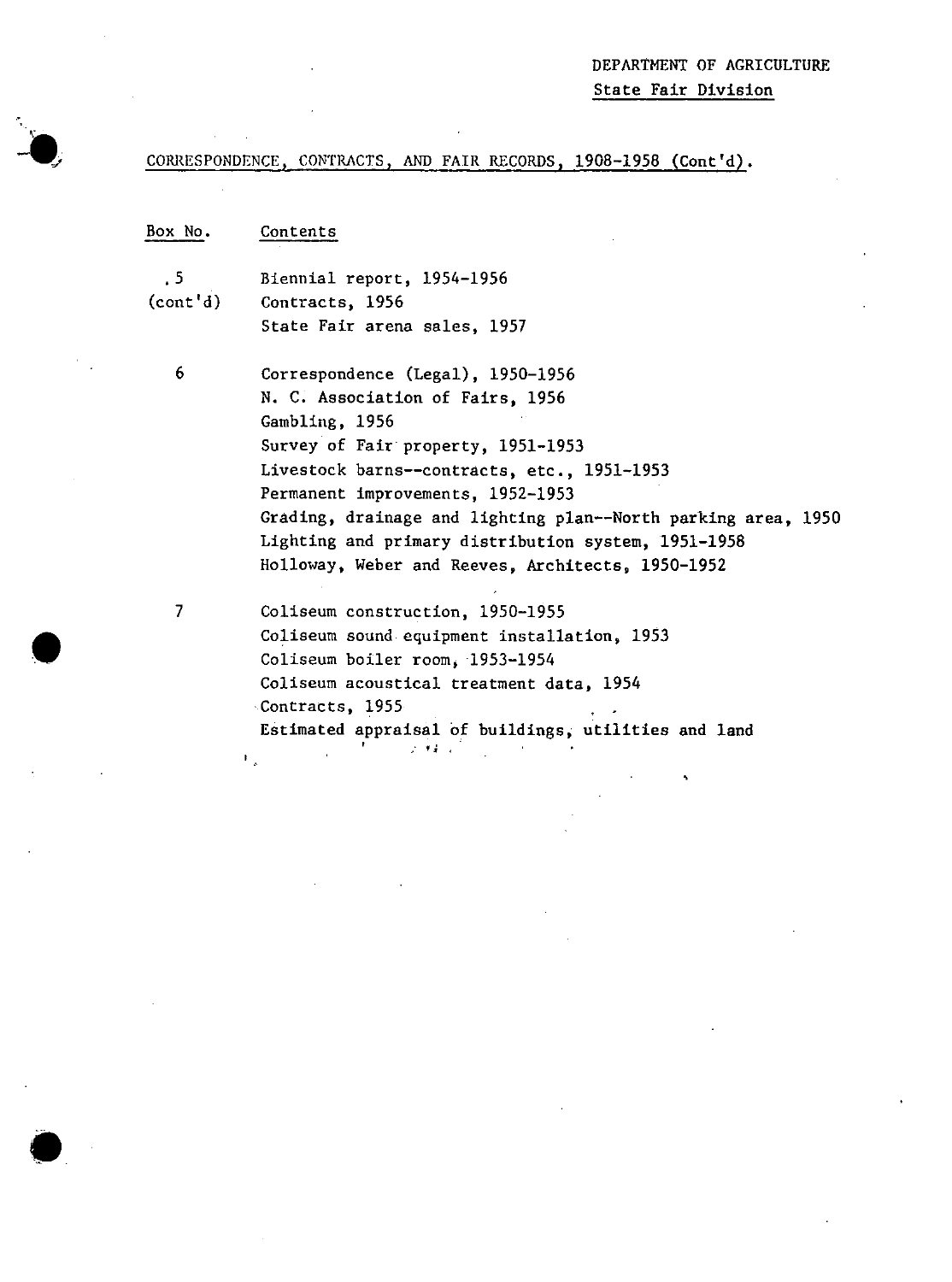## AGRICULTURE, DEPARTMENT OF Veterinary Division

#### VESICULAR EXANTHEMA CORRESPONDENCE, 1952-1955

Accession information: Accessioned as a transfer from the State Records Section, December 31, 1962.

Schedule reference: Page 65, A, p.

Arrangement: Chronological.

Finding Aid prepared by: John R. Woodard, Jr. Date: March 13, 1963.

Vesicular Exanthema is an infectious and contagious virus of swine. Included in this series are letters in regard to an outbreak of this virus, a proclamation by the Governor, an act to control the virus, and a copy of a recommended program to control it.

Box No.

#### Contents

1

•

•

Vesicular Exarithema Correspondence, 1952-1955 [1 folder]

- . , , , .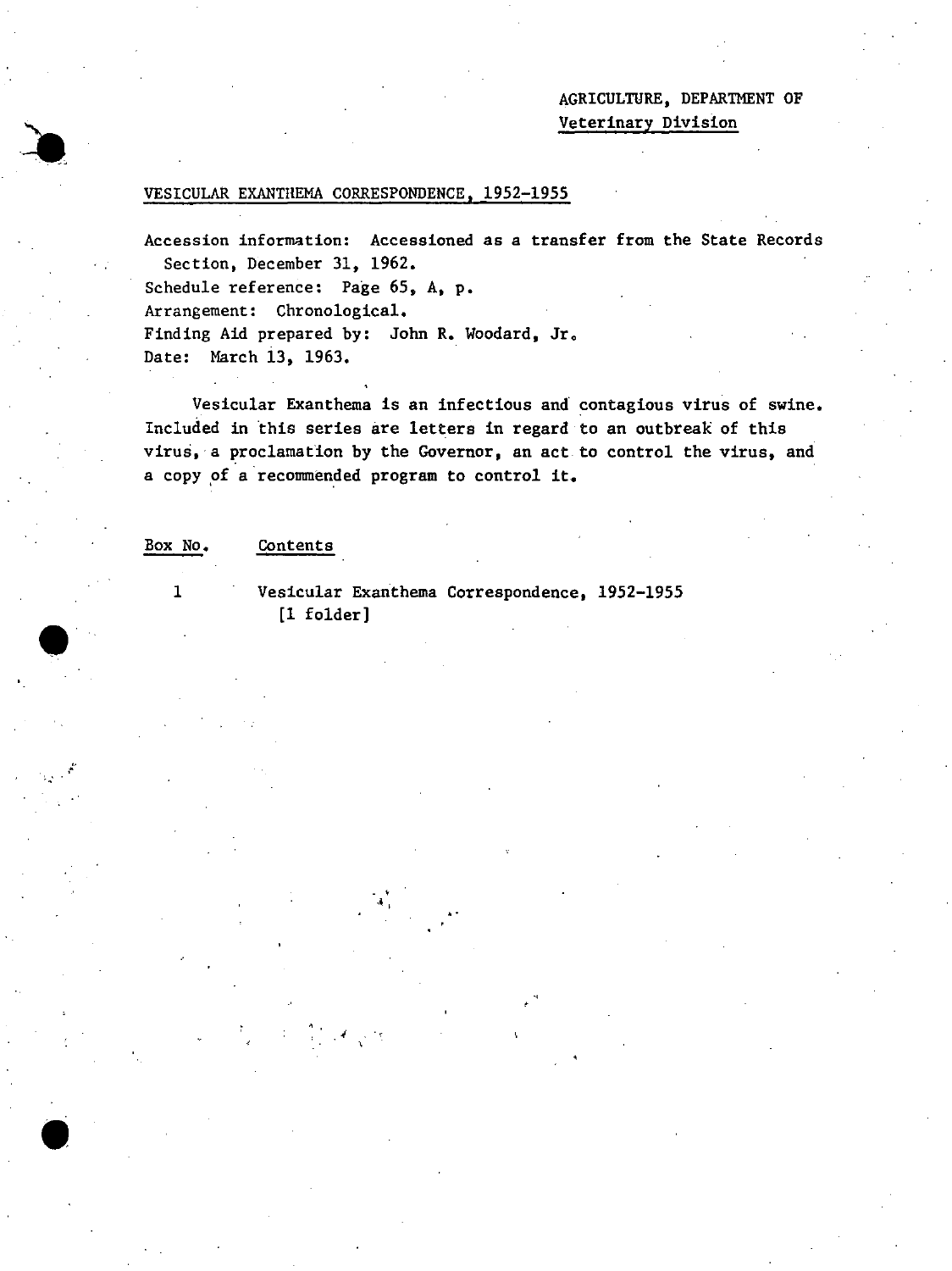AGRICULTURE, DEPARTMENT OF Warehouse Division

## LICENSES AND LEASES, 1920~1962

.\

**-It** 

**'.** 

 $\bullet$ 

Accession information: Transferred from State Records Center December 1970; accessioned 30 December 1970.

Schedule reference: Page 153, A-Z. Arrangement: See contents below. Finding Aid prepared by: Jeff Bailey. Date: 15 March 1971.

One box· of material, licenses and leases from the period 1920 through 1962.

#### Box No. Contents

, .'

1

Warehouse License Lists, 1920-1962

 $\mathbf{P} = \begin{bmatrix} \mathbf{P} & \mathbf{P} & \mathbf{P} & \mathbf{P} & \mathbf{P} & \mathbf{P} & \mathbf{P} & \mathbf{P} & \mathbf{P} & \mathbf{P} & \mathbf{P} & \mathbf{P} & \mathbf{P} & \mathbf{P} & \mathbf{P} & \mathbf{P} & \mathbf{P} & \mathbf{P} & \mathbf{P} & \mathbf{P} & \mathbf{P} & \mathbf{P} & \mathbf{P} & \mathbf{P} & \mathbf{P} & \mathbf{P} & \mathbf{P} & \mathbf{P} & \mathbf{P} & \mathbf{$ 

Plans and Contract, Cooperative Warehouse, Inc., Lumberton, ·1953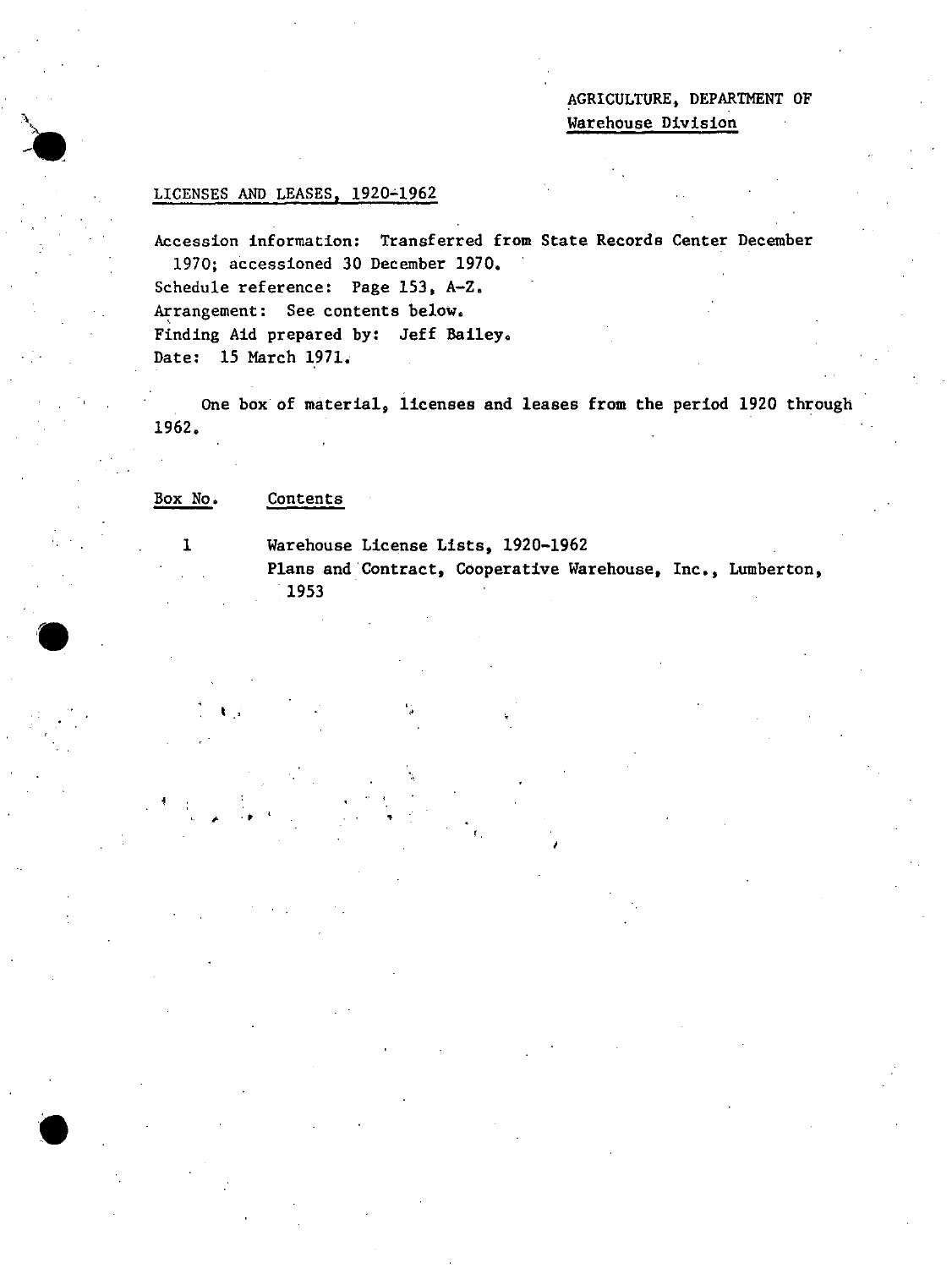## AGRICULTURE, DEPARTMENT OF Publications Division

### NEWS RELEASES, 1944-1958

 $\cdot$  ,

/

 $\bullet$ 

- .

 $\mathcal{P}^{\text{max}}(\mathcal{P})$ 

**'.** 

:,:,

'--

Accession information: Transferred from the State Records Section, 29 October 1962.

Schedule reference: Page 46, A, 3; page 47, A, 14; page 48, A, 15. Arrangement: Chronolgical.

Finding Aid prepared by: John R. Woodard, Jr., 29 October 1962. Revised: Ellen Z. McGrew, 21 March 1973.

The news releases were written for the press by the Publications Division. Special articles and speeches are also included in this file. Included are materials concerning President Truman's visit to the State Fair and unveiling of the monument to the three presidents, 1948, and the North Carolina-Virginia "Corn War" contest to see which state could grow the most corn, 1949. The mimeographed releases-are generally copies of the daily news releases.

| Box No.                    | Contents                                                              |
|----------------------------|-----------------------------------------------------------------------|
| 1                          | January-December, 1944                                                |
| $\overline{2}$             | January-December, 1945                                                |
| $\mathbf{R}$<br>¥.         | January-December, 1946                                                |
| 4                          | January-December, 1947<br>January-May, 1948                           |
| 5<br>$\mathcal{A}_\bullet$ | June-December, 1948<br>President Truman's Visit<br>January-May, 1949  |
| 6                          | June-December, 1949<br>N. C.-Va. "Corn War"<br>January-December, 1950 |
| 7                          | January, 1951-December, 1953                                          |
| 8                          | January, 1954-December, 1956                                          |
| 9.                         | January, 1957-December, 1958                                          |

,  $\mathbf{r}$ 

 $\mathbf{r}$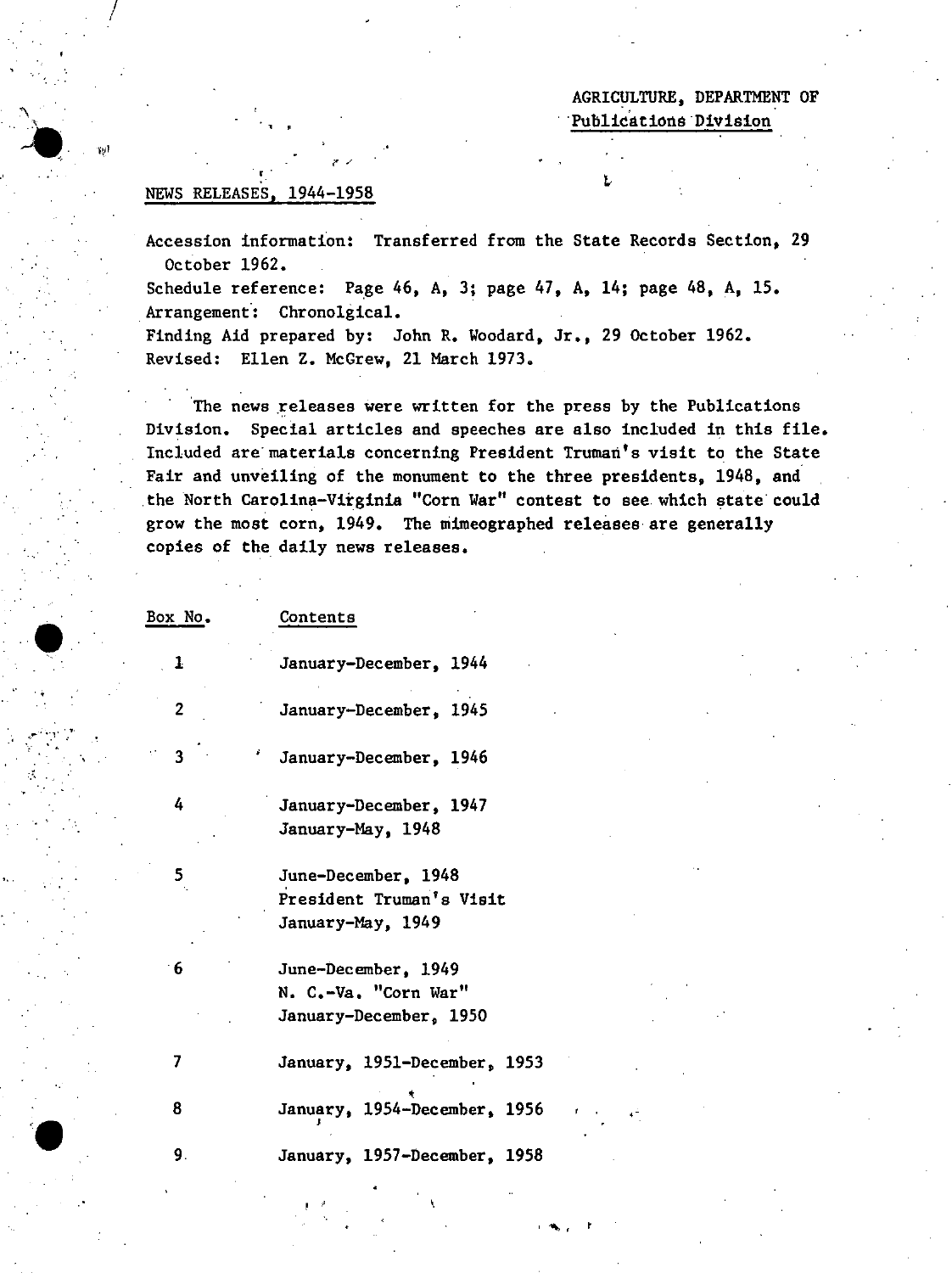## AGRICULTURE, DEPARTMENT OF Publications Division

## DEPARTMENTAL SCRAPBOOKS, 1937-1941, '1948-1954

Accession information: Received from the Commissioner's Office, January 5, 1949.

Schedule reference:

 $\bullet$ 

 $\int_{\mathbb{R}^2}$ 

•

Arrangement: 'Chronological. Finding Aid: September 17, 1958. Revised: March 21, 1973, Ellen Z. McGrew.

The Publications Division handles news releases, information concern-<br>ing the various divisions and programs of the department, publication of the Agricultural Review, the Bulletin, and other publications.

Vol. No. Contents 1 Scrapbook of Newspaper Clippings, 1937-1941 2 Scrapbook of Newspaper Clippings, 1948-1951 3 Scrapbook of Newspaper Clippings, January-July, 1952 4 Scrapbook'of 'Newspaper Clippings, July-August, 1954